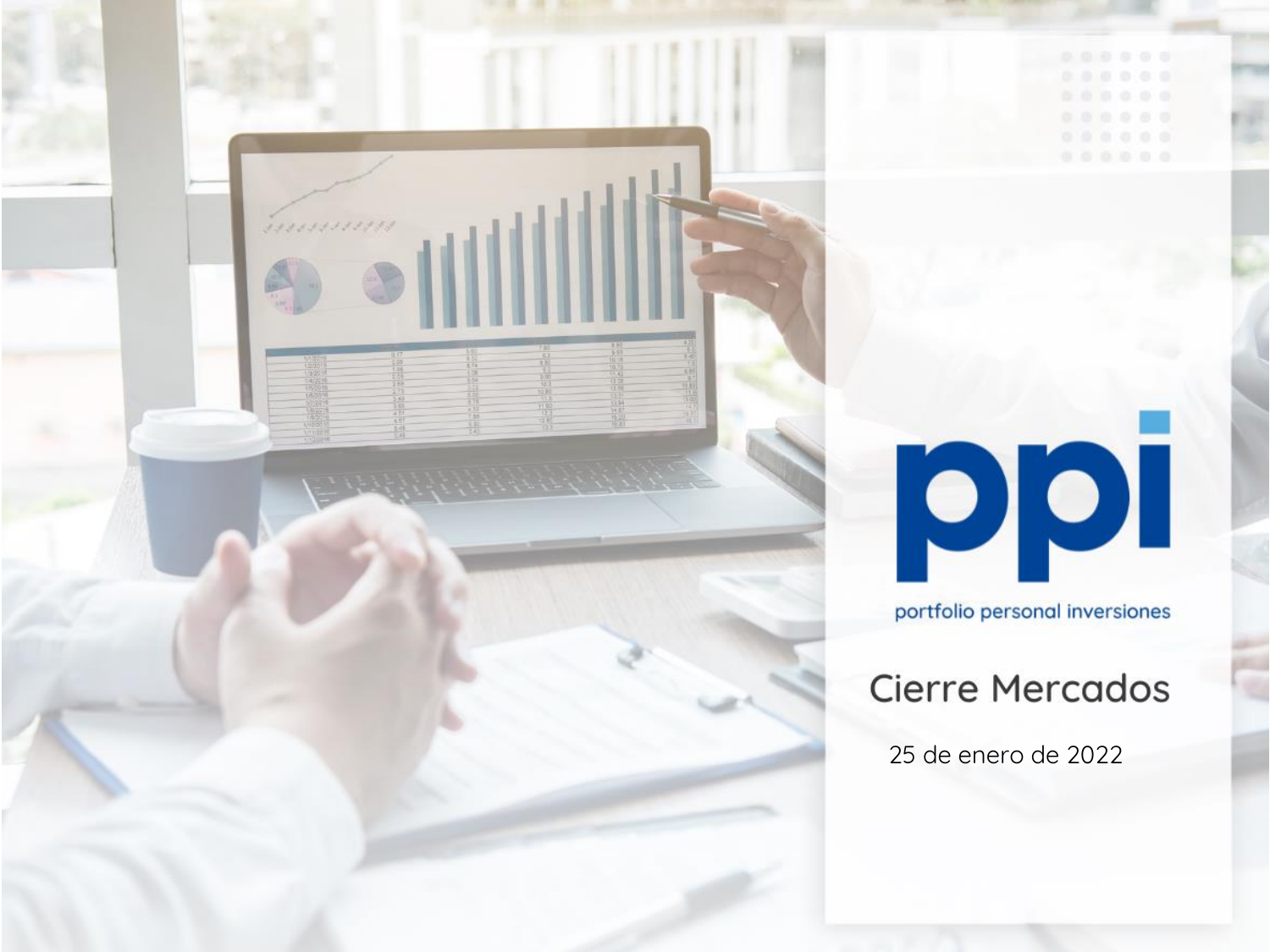# **Bonos Soberanos** (Dólares/Euros/Cupones PBI)

| <b>ISIN</b>  | <b>TICKER</b>  | <b>VENCIMIENTO</b>                                     | <b>TASA</b>              | <b>PRECIOS DIRTY</b>     |                    | <b>CLEAN</b> | <b>TIR</b> | Semmi-<br>annual       | <b>MD</b> | <b>VR</b> | <b>PARIDAD</b> | INT.        | VTO. CUPÓN | LAM. MÍN. | EMI/REST.      | LEY       |         | <b>VARIACIONES</b> |          |            |
|--------------|----------------|--------------------------------------------------------|--------------------------|--------------------------|--------------------|--------------|------------|------------------------|-----------|-----------|----------------|-------------|------------|-----------|----------------|-----------|---------|--------------------|----------|------------|
|              |                |                                                        |                          | $\mathbf{\hat{s}}$       | <b>USD</b>         | <b>USD</b>   |            | <b>YIELD</b>           |           |           |                | CORR.       |            | (MILL)    | (MILL. USD)    |           | 1D      | SEM.               | MENS.    | <b>YTD</b> |
|              |                | <b>BONOS SOBERANOS INTERNACIONALES EN DOLARES (**)</b> |                          |                          |                    |              |            |                        |           |           |                |             |            |           |                |           |         |                    |          |            |
| US040114HX11 | GD29           | 09/07/2029                                             | 1,0%                     |                          | 31,9               | 31,8         | 28,30%     | 26,54%                 | 3,94      | 100,0     | 31,8%          | 0,05        | 09/07/2022 | $\sim$    | 2635           | NY        | 0,4%    | $-1,8%$            | $-12,9%$ | $-12,9%$   |
| US040114HS26 | GD30           | 09/07/2030                                             | Step-up                  |                          | 30,4               | 30,4         | 27.44%     | 25.78%                 | 4,12      | 100.0     | 30,4%          | 0,03        | 09/07/2022 |           | 16091          | <b>NY</b> | 0,5%    | $-1,8%$            | $-13.4%$ | $-13.4%$   |
| US040114HT09 | GD35           | 09/07/2035                                             | Step-up                  | ٠                        | 27,5               | 27,4         | 21,13%     | 20,12%                 | 6,81      | 100,0     | 27,4%          | 0,06        | 09/07/2022 | $\sim$    | 20502          | NY        | 0,5%    | $-2,2%$            | $-14.4%$ | $-14,4%$   |
| US040114HU71 | GD38           | 09/01/2038                                             | Step-up                  |                          | 33,7               | 33,6         | 21,23%     | 20,21%                 | 5,73      | 100,0     | 33,7%          | 0,10        | 09/07/2022 | $\sim$    | 11405          | <b>NY</b> | 1,2%    | $-1,2%$            | $-11,7%$ | $-11,7%$   |
| US040114HV54 | GD41           | 09/07/2041                                             | Step-up                  |                          | 31,6               | 31,5         | 18,82%     | 18,01%                 | 6,58      | 100,0     | 33,7%          | 0,13        | 09/07/2022 |           | 10482          | NY        | 1,3%    | $-0,9%$            | $-11,6%$ | $-11,6%$   |
| US040114HW38 | GD46           | 09/07/2046                                             | Step-up                  |                          | 27,9               | 27,9         | 21.70%     | 20.64%                 | 5.72      | 100,0     | 27,9%          | 0,06        | 09/07/2022 |           | 2092           | NY.       | 0,7%    | $-1,7%$            | $-14,0%$ | $-14,0%$   |
|              |                | <b>BONOS SOBERANOS LOCALES EN DOLARES (*)</b>          |                          |                          |                    |              |            |                        |           |           |                |             |            |           |                |           |         |                    |          |            |
| ARARGE3209Y4 | AL29           | 09/07/2029                                             | 1,0%                     | 6550,0                   | 28,7               | 28,7         | 31,30%     | 29,17%                 | 3,84      | 100,0     | 28,7%          | 0,05        | 09/07/2022 | $\sim$    | 2193           | Arg.      | $-0,2%$ | $-2,4%$            | $-15,8%$ | $-15,8%$   |
| ARARGE3209Y4 | AL29D          | 09/07/2029                                             | Step-up                  | $\sim$                   | 30,6               | 30,6         | 29,45%     | 27.55%                 | 3.90      | 100.0     | 30,6%          | 0,05        | 09/07/2022 |           | 2193           | Arg.      | 0.8%    | $-3,4%$            | $-10.9%$ | $-10,9%$   |
| ARARGE3209S6 | <b>AL30</b>    | 09/07/2030                                             | Step-up                  | 6186,5                   | 27,1               | 27,1         | 30,63%     | 28,59%                 | 4,00      | 100,0     | 27,1%          | 0,03        | 09/07/2022 | $\sim$    | 12579          | Arg.      | 1,2%    | $-0,8%$            | $-14,8%$ | $-14,8%$   |
| ARARGE3209S6 | AL30D          | 09/07/2030                                             | Step-up                  | ٠                        | 28,3               | 28,2         | 29,48%     | 27,58%                 | 4,04      | 100,0     | 28,3%          | 0,03        | 09/07/2022 |           | 12579          | Arg.      | 1,7%    | $-1,9%$            | $-13,0%$ | $-13,0%$   |
| ARARGE3209S6 | AL30C          | 09/07/2030                                             | Step-up                  | $\overline{\phantom{a}}$ | 27,9               | 27,9         | 29,85%     | 27,90%                 | 4,03      | 100,0     | 27,9%          | 0,03        | 09/07/2022 | $\sim$    | 12579          | Arg.      | $-0,4%$ | $-0,4%$            | $-12,2%$ | $-12,2%$   |
| ARARGE3209T4 | AL35           | 09/07/2035                                             | Step-up                  | 6101,5                   | 26,8               | 26,7         | 21,55%     | 20,50%                 | 6,75      | 100,0     | 26,7%          | 0,06        | 09/07/2022 | $\sim$    | 18464          | Arg.      | 0,5%    | $-1,9%$            | $-13,6%$ | $-13,6%$   |
| ARARGE3209T4 | <b>AL35D</b>   | 09/07/2035                                             | Step-up                  | $\sim$                   | 28,3               | 28,2         | 20,65%     | 19,68%                 | 6,87      | 100,0     | 28,3%          | 0,06        | 09/07/2022 | $\sim$    | 18464          | Arg.      | $-0,4%$ | $-2,4%$            | $-10,2%$ | $-10,2%$   |
| ARARGE3209U2 | AE38           | 09/01/2038                                             | Step-up                  | 6880,0                   | 30,2               | 30,1         | 23,39%     | 22,17%                 | 5,46      | 100,0     | 30,1%          | 0,10        | 09/07/2022 | $\sim$    | 7211           | Arg.      | 0,5%    | $-1,4%$            | $-14,8%$ | $-14,8%$   |
| ARARGE3209U2 | <b>AE38D</b>   | 09/01/2038                                             | Step-up                  | $\sim$                   | 32,0               | 31,9         | 22,23%     | 21,12%                 | 5,61      | 100,0     | 32,0%          | 0,10        | 09/07/2022 | $\sim$    | 7211           | Arg.      | 0,7%    | $-2,8%$            | $-12,7%$ | $-12,7%$   |
| ARARGE3209V0 | <b>AL41</b>    | 09/07/2041                                             | Step-up                  | 6845,0                   | 30,0               | 29,90        | 19,66%     | 18.78%                 | 6,43      | 100,0     | 30,0%          | 0,13        | 09/07/2022 |           | 1491           | Arg.      | 2,1%    | 1,2%               | $-12,5%$ | $-12,5%$   |
| ARARGE3209V0 | AL41D          | 09/07/2041                                             | Step-up                  | $\overline{\phantom{a}}$ | 31,6               | 31,5         | 18,80%     | 17.99%                 | 6,59      | 100,0     | 31,6%          | 0,13        | 09/07/2022 | $\sim$    | 1491           | Arg.      | $-0,3%$ | $-1,3%$            | $-10,8%$ | $-10,8%$   |
|              |                |                                                        |                          | <b>PRECIOS DIRTY</b>     |                    | <b>CLEAN</b> |            | Semm                   |           |           |                | INT.        |            | LAM. MÍN. | <b>EMISIÓN</b> |           |         | <b>VARIACIONES</b> |          |            |
| <b>ISIN</b>  | <b>TICKER</b>  | <b>VENCIMIENTO</b>                                     | <b>TASA</b>              | -\$                      | <b>EUR</b>         | <b>EUR</b>   | <b>TIR</b> | annual<br><b>YIELD</b> | <b>MD</b> | <b>VR</b> | <b>PARIDAD</b> | <b>CORR</b> | VTO. CUPÓN | (MILL)    | (MILL. EUR)    | LEY       | 1D      | SEM.               | MENS.    | <b>YTD</b> |
|              |                | <b>BONOS SOBERANOS INTERNACIONALES EN EUROS (**)</b>   |                          |                          |                    |              |            |                        |           |           |                |             |            |           |                |           |         |                    |          |            |
| XS2200244072 | <b>GE29</b>    | 09/07/2029                                             | 0,5%                     |                          | 31.7               | 31,7         | 27,24%     | 25.60%                 | 4,06      | 100,0     | 31,7%          | 0,03        | 09/07/2022 |           | 90             | NY.       | $-1.7%$ | $-2,5%$            | $-11.5%$ | $-11.5%$   |
| XS2177363665 | <b>GE30</b>    | 09/07/2030                                             | Step-up                  | $\overline{\phantom{0}}$ | 28,7               | 28,7         | 27,52%     | 25,85%                 | 4,20      | 100,0     | 28,7%          | 0,01        | 09/07/2022 |           | 1166           | NY        | $-0,4%$ | $-0,9%$            | $-10,8%$ | $-10,8%$   |
| XS2177364390 | <b>GE35</b>    | 09/07/2035                                             | Step-up                  |                          | 25,8               | 25,8         | 20,43%     | 19,48%                 | 7,22      | 100,0     | 25,8%          | 0,04        | 09/07/2022 | $\sim$    | 299            | NY.       | $-0,1%$ | $-0,9%$            | $-11,2%$ | $-11,2%$   |
| XS2177365017 | <b>GE38</b>    | 09/01/2038                                             | Step-up                  |                          | 30,1               | 30,0         | 21,60%     | 20,54%                 | 5,90      | 100,0     | 30,1%          | 0,08        | 09/07/2022 |           | 809            | NY        | 0,1%    | $-0,7%$            | $-10,4%$ | $-10,4%$   |
| XS2177365363 | <b>GE41</b>    | 09/07/2041                                             | Step-up                  |                          | 28,8               | 28,8         | 18,81%     | 18,00%                 | 6,90      | 100,0     | 28,8%          | 0,08        | 09/07/2022 | $\sim$    | 1573           | NY.       | $-1,6%$ | $-2,5%$            | $-9.3%$  | $-9,3%$    |
| XS2177365520 | <b>GE46</b>    | 09/07/2046                                             | Step-up                  |                          | 26, 4              | 26,4         | 21,04%     | 20,04%                 | 5.99      | 100,0     | 26,4%          | 0,04        | 09/07/2022 |           | 248            | NY        | $-0,5%$ | $-1.4%$            | $-9,8%$  | $-9,8%$    |
| <b>ISIN</b>  | <b>CUPONES</b> | <b>PRECIOS</b>                                         |                          |                          | <b>VARIACIONES</b> |              |            |                        |           |           |                |             |            |           |                |           |         |                    |          |            |
|              | PBI            | <b>EN \$</b>                                           | <b>EN USD</b>            | 1D                       | SEM.               | MENS.        | <b>YTD</b> |                        |           |           |                |             |            |           |                |           |         |                    |          |            |
| ARARGE03E147 | <b>TVPP</b>    | 1, 3                                                   | $\overline{\phantom{a}}$ | 2,4%                     | $-2,3%$            | $-11,7%$     | $-11,7%$   |                        |           |           |                |             |            |           |                |           |         |                    |          |            |
| ARARGE03E154 | <b>TVPA</b>    | 81,0                                                   | 0,4                      | 1,3%                     | 2,5%               | 0,0%         | 0,0%       |                        |           |           |                |             |            |           |                |           |         |                    |          |            |
| US040114GM64 | <b>TVPY</b>    | 167.5                                                  | 0,7                      | 0.0%                     | 0,0%               | $-20.6%$     | $-20.6%$   |                        |           |           |                |             |            |           |                |           |         |                    |          |            |
| XS0209139244 | <b>TVPE</b>    | 245.0                                                  | 1.1                      | 0.0%                     | 0.0%               | 0.0%         | 0.0%       |                        |           |           |                |             |            |           |                |           |         |                    |          |            |

Fuente: Bloomberg + Bolsar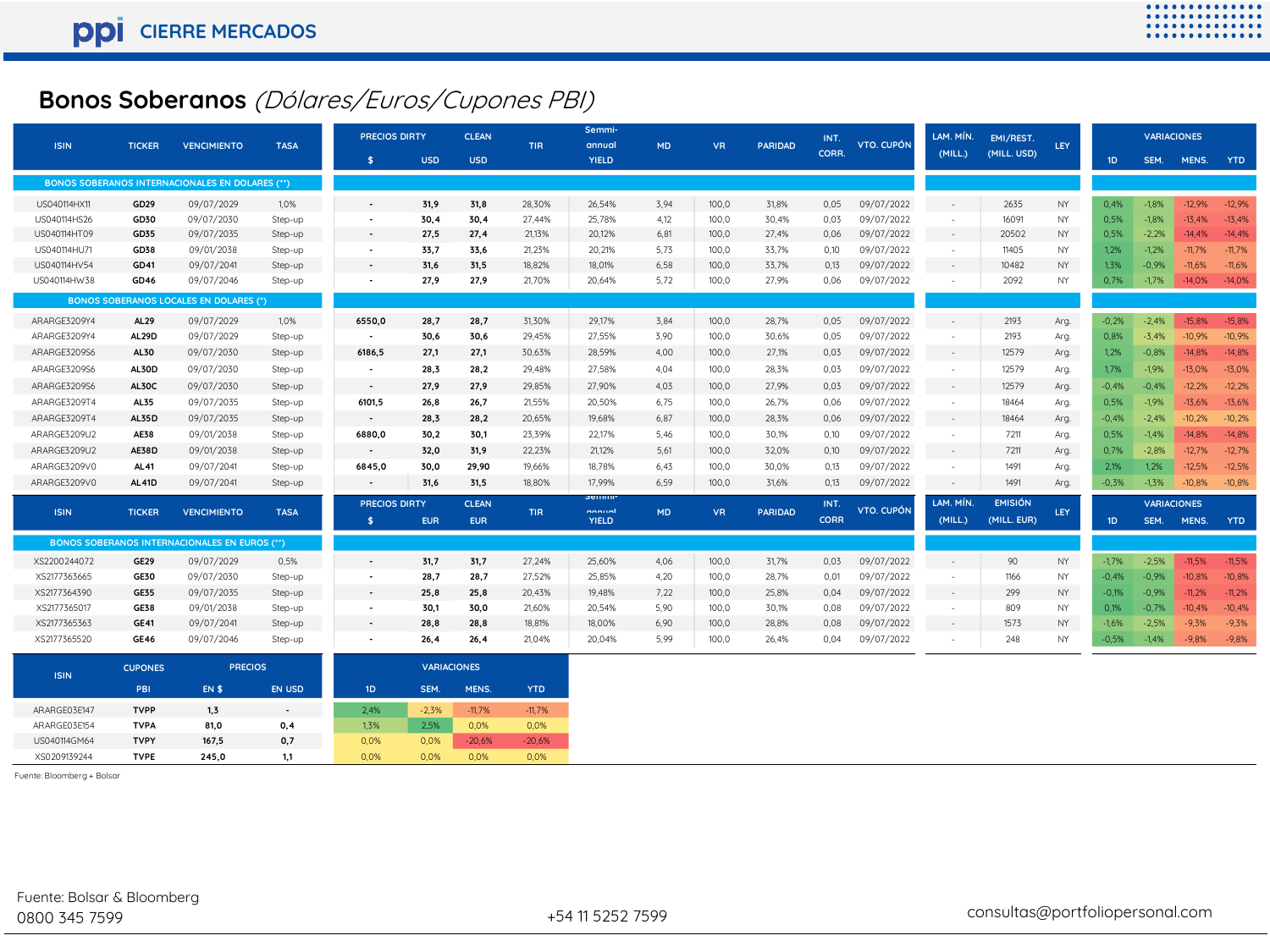

**Curva Bonos Soberanos Dólares** (Por legislación) **Análisis de Sensibilidad** (Bonos Ley NY)



# **Yield\* GD29 GD30 GD35 GD38 GD41 GD46** 14% 54,0 51,3 42,9 49,6 41,8 42,7 16% 49,4 46,7 36,8 43,5 36,2 37,2 18% 45,3 42,6 31,8 38,4 31,6 32,7 20% 41,6 39,0 27,7 34,1 27,8 29,0 22% 38,3 35,7 24,2 30,5 24,6 25,9 24% 35,3 32,8 21,3 27,3 22,0 23,2

\*Semminual Yield



#### **Spread Precio Clean** (Bonos Ley NY)

**Spread Ley Argentina-NY**



Fuente: Bolsar & Bloomberg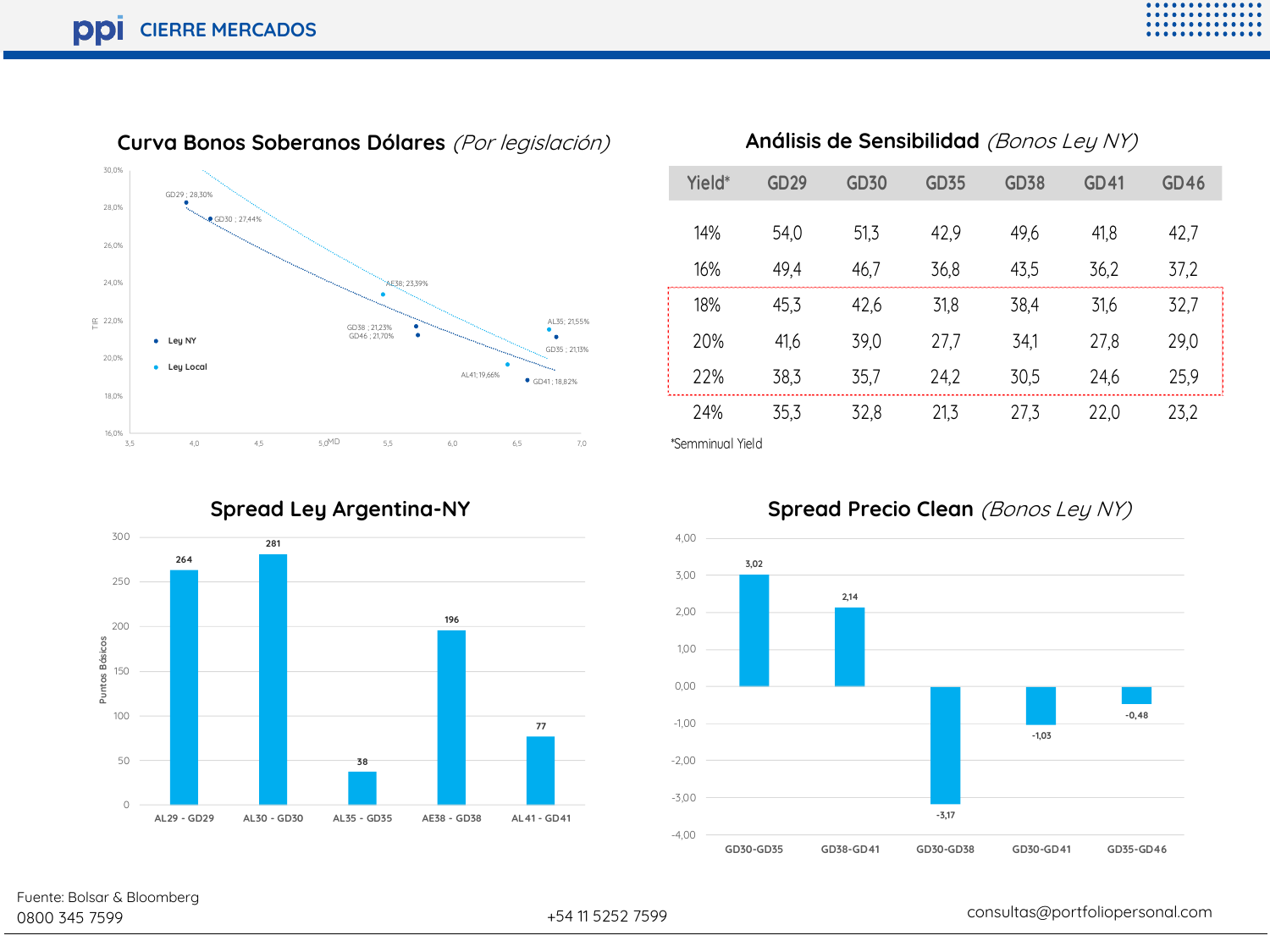# **Bonos Soberanos Pesos** (CER/Badlar/Tasa Fija/DL)

|                                                      |                  | <b>RESUMEN AL</b>                      | 25/01/2022      |                      |                          |              |            |            |           |        |                |       |            |           | <b>FECHA LIQUIDACIÓN</b> |     |                |                    | 27/01/2022                              |            |
|------------------------------------------------------|------------------|----------------------------------------|-----------------|----------------------|--------------------------|--------------|------------|------------|-----------|--------|----------------|-------|------------|-----------|--------------------------|-----|----------------|--------------------|-----------------------------------------|------------|
| <b>ISIN</b>                                          | <b>TICKER</b>    | <b>VENCIMIENTO</b>                     | <b>TASA</b>     | <b>PRECIOS DIRTY</b> |                          | <b>CLEAN</b> | <b>TIR</b> | <b>TNA</b> | <b>MD</b> | VT.    | <b>PARIDAD</b> | INT.  | VTO. CUPÓN | LAM. MÍN. | EMI/REST.                | LEY |                | <b>VARIACIONES</b> |                                         |            |
|                                                      |                  |                                        |                 | -\$                  | <b>USD</b>               | \$           |            |            |           |        |                | CORR. |            | (MILL)    | $(MILL.$ \$)             |     | 1 <sub>D</sub> | SEM.               | MENS.                                   | <b>YTD</b> |
|                                                      |                  | <b>BONOS SOBERANOS EN \$ + CER</b>     |                 |                      |                          |              |            |            |           |        |                |       |            |           |                          |     |                |                    |                                         |            |
| ARARGE3208S8                                         | <b>TX22</b>      | 18/03/2022                             | $CER + 1,2%$    | 197.0                | ٠                        | 100.8        | $-4.6%$    | $-4.7%$    | 0.1       | 195.3  | 100,8          | 0.8   | 18/03/2022 | $\sim$    | 262.923                  | Arg | 0.0%           | 0.1%               | 1.0%                                    | 1,0%       |
| ARARGE3209H9                                         | T2X2             | 20/09/2022                             | $CER + 1,3%$    | 191,5                | $\sim$                   | 103,2        | $-3,5%$    | $-3,5%$    | 0,7       | 185,7  | 103,2          | 0.8   | 21/03/2022 | $\sim$    | 366.426                  | Arg | 0,0%           | 0,6%               | 3,2%                                    | 3,2%       |
| ARARGE4505O5                                         | <b>TC23</b>      | 06/03/2023                             | $CER + 4%$      | 477,3                | ٠                        | 105,2        | $-0.6%$    | $-0.6%$    | 1.1       | 454.1  | 105,1          | 7.0   | 07/03/2022 | $\sim$    | 28.292                   | Arg | 0.1%           | $-0,1%$            | 1.6%                                    | 1,6%       |
| ARARGE3208T6                                         | <b>TX23</b>      | 25/03/2023                             | $CER + 1.4%$    | 200.0                | $\sim$                   | 102.8        | $-0.9%$    | $-1.0%$    | 1,2       | 194.7  | 102,7          | 0.9   | 25/03/2022 | $\sim$    | 308.023                  | Arg | 0,0%           | 0,2%               | 3.2%                                    | 3,2%       |
| ARARGE3209Z1                                         | T2X3             | 13/08/2023                             | CER + 1.45%     | 181,0                | ٠                        | 102,3        | 0.0%       | 0.0%       | 1.5       | 176.9  | 102,3          | 1.2   | 13/02/2022 | $\sim$    | 310.032                  | Arg | $-0.6%$        | $-0,3%$            | 3.2%                                    | 3,2%       |
| ARARGE3208U4                                         | <b>TX24</b>      | 25/03/2024                             | $CER + 1,5%$    | 195.3                | $\sim$                   | 100,3        | 1.4%       | 1.4%       | 2,1       | 194.7  | 100,3          | 1.0   | 25/03/2022 | $\sim$    | 345.783                  | Arg | 0.1%           | 0.3%               | 2.8%                                    | 2,8%       |
| ARARGE4505U2                                         | <b>TC25</b>      | 27/04/2025                             | $CER + 4%$      | 448,4                | ٠                        | 103,1        | 3.0%       | 3.0%       | 3.0       | 435.2  | 103,0          | 4.3   | 27/04/2022 | $\sim$    | 124.445                  | Arg | $-1.1%$        | $-1,2%$            | 3.8%                                    | 3,8%       |
| ARARGE03B291                                         | <b>PR13</b>      | 15/03/2024                             | $CER + 2%$      | 752,0                | $\sim$                   | 105,1        | $-2.5%$    | $-2.5%$    | 1,1       | 715.5  | 105,1          | 0.5   | 15/02/2022 |           | 1.933                    | Arg | $-0.5%$        | $-0,3%$            | 4.5%                                    | 4,5%       |
| ARARGE3209W8                                         | <b>TX26</b>      | 09/11/2026                             | $CER + 2%$      | 169.0                | ٠                        | 97.1         | 2.8%       | 2.8%       | 3.6       | 173.9  | 97,2           | 0.8   | 09/05/2022 | ٠         | 66.326                   | Arg | 0.1%           | 1.0%               | 6,7%                                    | 6,7%       |
| ARARGE3209X6                                         | <b>TX28</b>      | 09/11/2028                             | $CER + 2,25%$   | 167,0                | $\sim$                   | 95,9         | 3,3%       | 3,2%       | 4,2       | 174,0  | 96,0           | 0.8   | 09/05/2022 | $\sim$    | 9.236                    | Arg | $-0.4%$        | $-0,4%$            | 5,2%                                    | 5,2%       |
| ARARGE03E121                                         | <b>DICP</b>      | 31/12/2033                             | CER + Step-up   | 3400,0               | ٠                        | 99,3         | 6.0%       | 5,9%       | 5.6       | 3422,6 | 99,3           | 14.9  | 30/06/2022 | $\sim$    | 10.567                   | Arg | 0,2%           | 0,5%               | 0.7%                                    | 0,7%       |
| ARARGE03E105                                         | PARP             | 31/12/2038                             | $CER + Step-up$ | 1710,0               | ٠                        | 56,3         | 6.5%       | 6.4%       | 10,0      | 3026,9 | 56,5           | 15.4  | 31/03/2022 | $\sim$    | 2.839                    | Arg | 1.7%           | 2.1%               | 9.6%                                    | 9,6%       |
| ARARGE03E139                                         | <b>CUAP</b>      | 31/12/2045                             | $CER + 3,31%$   | 2420,0               | ٠                        | 64,7         | 6.7%       | 6,6%       | 12,3      | 3735,3 | 64,8           | 9,2   | 30/06/2022 | ٠         | 23.434                   | Arg | 0.3%           | $-0,3%$            | 7,4%                                    | 7,4%       |
|                                                      |                  | <b>BONOS SOBERANOS EN \$ BADLAR</b>    |                 |                      |                          |              |            |            |           |        |                |       |            |           |                          |     |                |                    |                                         |            |
| ARARGE3203R1                                         | AA22             | 03/04/2022                             | Badlar+200pbs   | 102.7                | $\overline{\phantom{a}}$ | 100.3        | 38.7%      | 34.1%      | 0.2       | 102.4  | 100.3          | 2.4   | 03/04/2022 |           | 69.410                   | Arg | 0.1%           | 0.2%               | 0.5%                                    | 0,5%       |
| ARARGE03G621                                         | <b>PR15</b>      | 04/10/2022                             | Badlar          | 47.3                 | $\sim$                   | 97.7         | 48.5%      | 41.6%      | 0.4       | 48.4   | 97.7           | 1.0   | 04/04/2022 | $\sim$    | 20.979                   | Arg | 0.3%           | 0.2%               | 0.3%                                    | 0,3%       |
| ARARGE320AF9                                         | <b>TB23</b>      | 06/02/2023                             | Badlar+525bps   | 108,7                |                          | 99,9         | 50,3%      | 42,9%      | 0,6       | 108,8  | 99,9           | 8.8   | 06/02/2022 |           | 91.548                   | Arg | $-0.4%$        | 0,6%               | 0,8%                                    | 0,8%       |
|                                                      |                  | <b>BONOS SOBERANOS EN \$ TASA FIJA</b> |                 |                      |                          |              |            |            |           |        |                |       |            |           |                          |     |                |                    |                                         |            |
| ARARGE4502J2                                         | <b>TO23</b>      | 17/10/2023                             | 16.0%           | 68,3                 | $\sim$                   | 63.8         | 55.6%      | 49.4%      | 1.1       | 104.5  | 65,3           | 4.5   | 17/04/2022 | $\sim$    | 64.150                   | Arg | $-0.6%$        | $-1.4%$            | 2.8%                                    | 2,8%       |
| ARARGE4502K0                                         | TO <sub>26</sub> | 17/10/2026                             | 15.5%           | 44.6                 | ٠                        | 40.3         | 54.7%      | 48.7%      | 2.0       | 104.3  | 42.7           | 4.3   | 17/04/2022 | ٠         | 96.570                   | Ara | $-0.5%$        | 0,0%               | 4.0%                                    | 4,0%       |
|                                                      |                  | <b>BONOS SOBERANOS DÓLAR LINKED</b>    |                 |                      |                          |              |            |            |           |        |                |       |            |           | (Mill. US\$)             |     |                |                    |                                         |            |
| ARARGE320A44                                         | <b>TV22</b>      | 29/04/2022                             | 0,1%            | 10710,0              | ٠                        | 10710,0      | $-8.8%$    | $-9.0%$    | 0.3       | 100.0  | 102,4          | 0.0   | 29/04/2022 | $\sim$    | 1.952                    | Arg | 0,1%           | 0,1%               | $-0,8%$                                 | $-0,8%$    |
| ARARGE320AU8                                         | <b>T2V2</b>      | 30/11/2022                             | 0,2%            | 11270.0              | $\sim$                   | 11270.0      | $-8.3%$    | $-8.4%$    | 0,9       | 100.0  | 107,7          | 0.0   | 30/05/2022 | $\sim$    | 1.613                    | Ara | $-0.3%$        | $-1.1%$            | 3.4%                                    | 3.4%       |
| ARARGE320B27                                         | <b>TV23</b>      | 28/04/2023                             | 0,3%            | 11135,0              | ٠                        | 11134,9      | $-4,5%$    | $-4,6%$    | 1.3       | 100,1  | 106,3          | 0,1   | 28/04/2022 | $\sim$    | 2.222                    | Arg | $-0.6%$        | $-2,3%$            | 3,1%                                    | 3,1%       |
| Nota: La TIR de los bonos aiustables por CER es real |                  |                                        |                 |                      |                          |              |            |            |           |        |                |       |            |           |                          |     |                |                    | Fuente: PP en base a Bolsar y Bloomberg |            |





#### **Curva de Bonos en \$ + CER Curva de Bonos en \$ Dollar Linked Curva de Bonos en \$ a Tasa Fija**



Fuente: Bolsar & Bloomberg

MD TIR MD TIR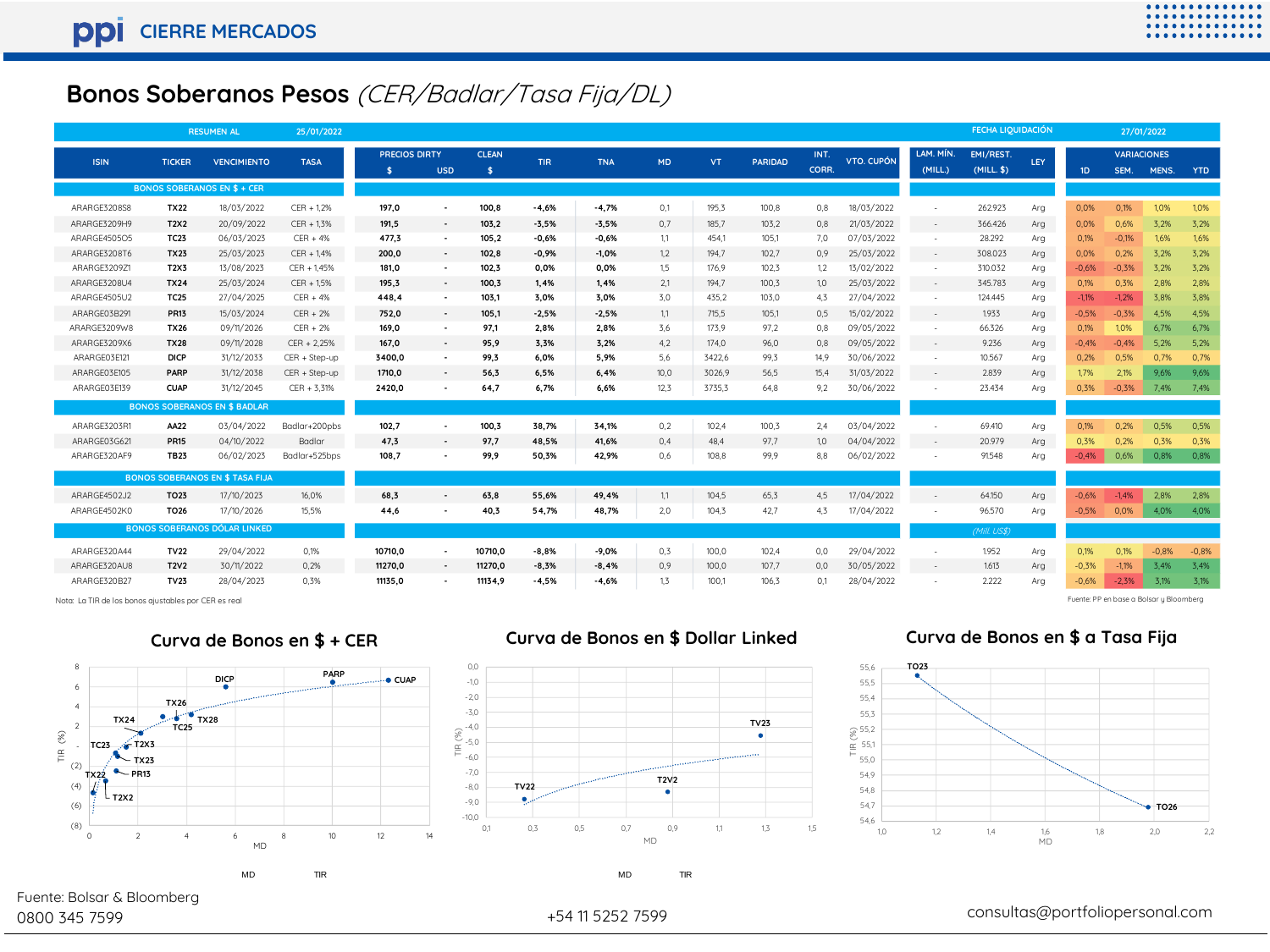**CER vs Dólar Linked** (Retorno Total)



**Breakeven Mercado** (Niveles en Puntos Básicos)

|           | <b>Expectativas de Devaluación Real</b> |     |            |       |
|-----------|-----------------------------------------|-----|------------|-------|
|           | Spread                                  | 1D  | <b>SEM</b> | 1М    |
| TX22-TV22 | 427                                     | 433 | 514        | 1.707 |
| T2X2-T2V2 | 496                                     | 532 | 737        | 753   |
| TX23-TV23 | 362                                     | 413 | 580        | 520   |

|                                   |      | Extensión de Cobertura |      |      |  |  |  |  |  |  |  |  |  |
|-----------------------------------|------|------------------------|------|------|--|--|--|--|--|--|--|--|--|
| Spread<br><b>SFM</b><br>1М<br>1D. |      |                        |      |      |  |  |  |  |  |  |  |  |  |
| T2V2-TV23                         | -388 | $-5/()$                | -340 | -279 |  |  |  |  |  |  |  |  |  |

#### **Instrumentos Emitidos** (Por tipo de ajuste)



#### **Licitaciones Tesoro: Plazo Medio de Colocación** (Días)

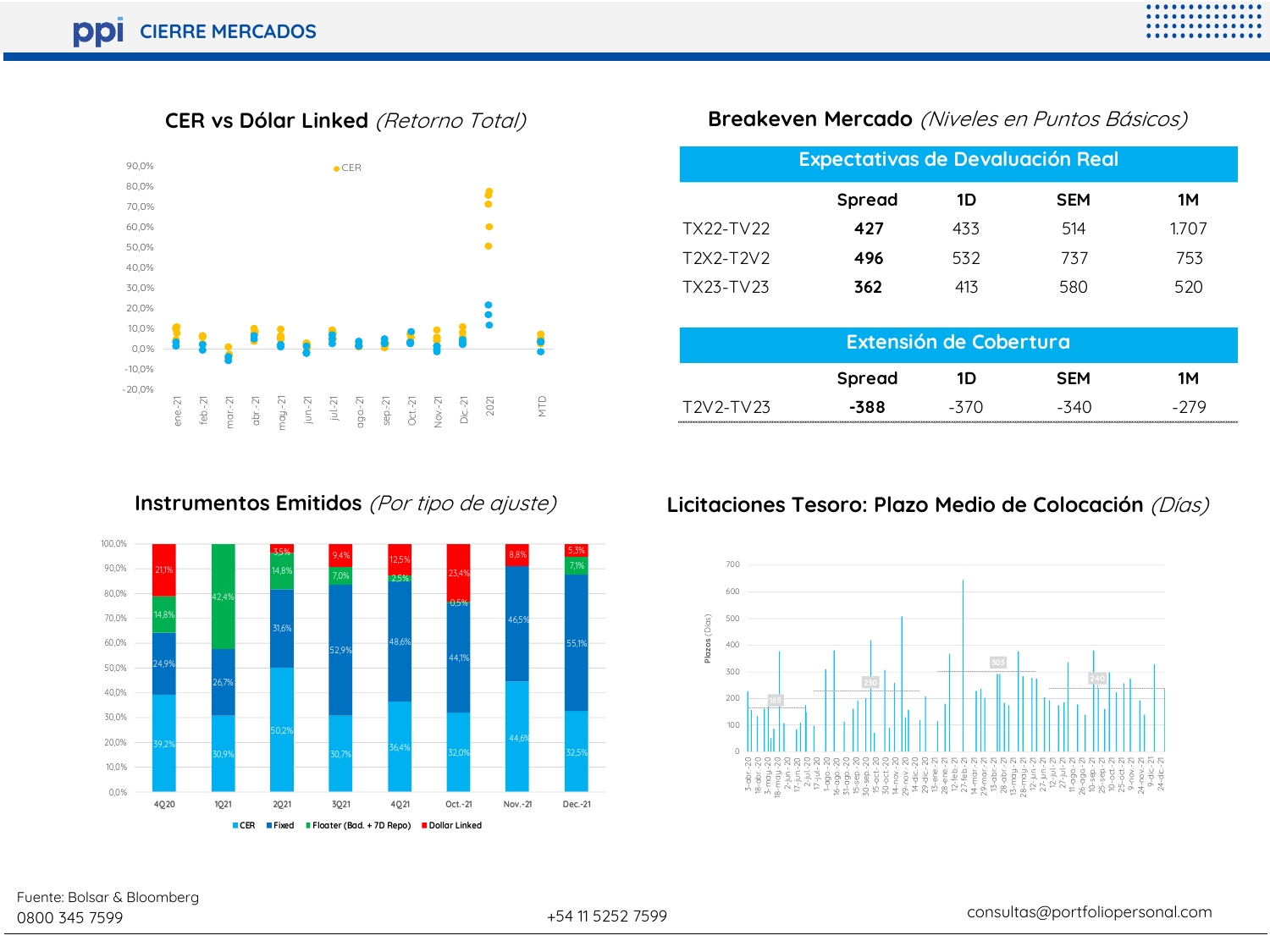## **Bonos Provinciales** (Dólares)

|              | -.  .__. . _.                                                                                             |                              |                    |              |              |                               |            |                           |           |           |                |               |                   |                     |                          |           |         |                            |          |            |
|--------------|-----------------------------------------------------------------------------------------------------------|------------------------------|--------------------|--------------|--------------|-------------------------------|------------|---------------------------|-----------|-----------|----------------|---------------|-------------------|---------------------|--------------------------|-----------|---------|----------------------------|----------|------------|
|              | <b>Bonos Provinciales</b> (Dólares)<br>FECHA LIQUIDACIÓN<br><b>RESUMEN AL</b><br>27/01/2022<br>25/01/2022 |                              |                    |              |              |                               |            |                           |           |           |                |               |                   |                     |                          |           |         |                            |          |            |
|              |                                                                                                           |                              |                    |              |              |                               |            |                           |           |           |                |               |                   |                     |                          |           |         |                            |          |            |
| <b>ISIN</b>  | <b>NOMBRE</b>                                                                                             | <b>TICKER</b>                | <b>VENCIMIENTO</b> | <b>CUPÓN</b> | <b>DIRTY</b> | <b>PRECIO</b><br><b>CLEAN</b> | <b>YTM</b> | Semmi-<br>annual<br>YIELD | <b>MD</b> | <b>VR</b> | <b>PARIDAD</b> | INT.<br>CORR. | <b>VTO, CUPÓN</b> | LAM. MÍN.<br>(MIL.) | EMI/REST.<br>(MILL. USD) | LEY       | 1D      | <b>VARIACIONES</b><br>SEM. | MENS.    | <b>YTD</b> |
|              |                                                                                                           | <b>Títulos por Provincia</b> |                    |              |              |                               |            |                           |           |           |                |               |                   |                     |                          |           |         |                            |          |            |
|              |                                                                                                           |                              |                    |              |              |                               |            |                           |           |           |                |               |                   |                     |                          |           |         |                            |          |            |
| XS2385150334 | Buenos Aires 2037 A                                                                                       | <b>BA37D</b>                 | 01/09/2037         | 3,90%        | 39.4         | 37,8                          | 24,7%      | 23,3%                     | 4,3       | 100,0     | 38,8%          | 1,60          | 01/03/2022        |                     | 6202                     | <b>NY</b> | $-0.1%$ | $-1,9%$                    | $-11,8%$ | $-11,8%$   |
| XS2385151738 | Buenos Aires 2037 B                                                                                       | <b>BB37D</b>                 | 01/09/2037         | 2.50%        | 35,3         | 33,9                          | 21,7%      | 20.6%                     | 5,6       | 100.0     | 34,8%          | 1.44          | 01/03/2022        | $\sim$              | 778                      | NY        | 0.0%    | $-0,6%$                    | $-7.2%$  | $-7,2%$    |
| XS2385150847 | Buenos Aires 2037 C                                                                                       | <b>BC37D</b>                 | 01/09/2037         | 2.00%        | 32,3         | 31,1                          | 21.9%      | 20.8%                     | 5,7       | 100.0     | 31,9%          | 1.23          | 01/03/2022        | $\sim$              | 153                      | <b>NY</b> | 1.6%    | 0.2%                       | $-5.3%$  | $-5.3%$    |
| XS1422866456 | BUEAIR27                                                                                                  | CABA27                       | 01/06/2027         | 7.50%        | 87,5         | 86,3                          | 12,0%      | 11.6%                     | 3,4       | 100,0     | 86,5%          | 1,17          | 01/06/2022        | 200                 | 890                      | NY        | $-0,7%$ | $-0.7%$                    | $-4.4%$  | $-4,4%$    |
| USP2389CAA10 | Chaco 2028                                                                                                | CHACO28                      | 18/02/2028         | Step-up      | 59,7         | 58,1                          | 24,9%      | 23,5%                     | 2,9       | 100,0     | 58,8%          | 1.55          | 18/02/2022        | 150                 | 262                      | <b>NY</b> | $-0.1%$ | $-0,5%$                    | $-4.0%$  | $-4,0%$    |
| USP25619AB67 | Chubut 2030                                                                                               | CHUBUT30                     | 26/07/2030         | Step-up      | 71,0         | 76,9                          | 17,6%      | 16,9%                     | 2,8       | 92,3      | 76,9%          | 0,02          | 26/04/2022        | 150                 | 600                      | NY        | $-0.6%$ | $-0,7%$                    | $-3.6%$  | $-3,6%$    |
| US74408DAC83 | Córdoba 2025                                                                                              | PDCAR25                      | 10/12/2025         | Step-up      | 73,7         | 73,0                          | 21.7%      | 20,7%                     | 2,1       | 100,0     | 73,2%          | 0,65          | 10/06/2022        | 150                 | 738                      | <b>NY</b> | 0,5%    | $-0,2%$                    | $-3.2%$  | $-3,2%$    |
| ARPCDB320099 | Córdoba 2026                                                                                              | CO <sub>26</sub>             | 27/10/2026         | 7.13%        | 54.8         | 92,3                          | 11.3%      | 11.0%                     | 2,1       | 59.4      | 92.3%          | 0.00          | 27/04/2022        | $\sim$              | 178                      | ARG       | $-8.7%$ | $-4,8%$                    | $-7.1%$  | $-7,1%$    |
| US74408DAD66 | Córdoba 2027                                                                                              | PDCAR27                      | 01/06/2027         | Step-up      | 63,1         | 62,3                          | 20.6%      | 19.6%                     | 3,4       | 100.0     | 62,6%          | 0.78          | 01/06/2022        | 150                 | 516                      | <b>NY</b> | 0.3%    | $-0.6%$                    | $-2.7%$  | $-2.7%$    |
| US74408DAE40 | Córdoba 2029                                                                                              | PDCAR29                      | 01/02/2029         | Step-up      | 59,5         | 57,1                          | 19,4%      | 18,5%                     | 4,2       | 100,0     | 58,1%          | 2,44          | 01/02/2022        | 150                 | 456                      | <b>NY</b> | 0,0%    | $-1,2%$                    | $-4,2%$  | $-4,2%$    |
| USP37341AA50 | Entre Ríos 2028                                                                                           | <b>ENTRIO28</b>              | 08/08/2028         | Step-up      | 67,4         | 65,1                          | 22.4%      | 21,3%                     | 2,7       | 100.0     | 65,9%          | 2.35          | 08/02/2022        | $\overline{1}$      | 517                      | <b>NY</b> | $-0.1%$ | $-6.5%$                    | $-6.8%$  | $-6.8%$    |
| XS1686882298 | <b>Jujuy 2027</b>                                                                                         | <b>JUS27</b>                 | 20/03/2027         | Step-up      | 69,2         | 67,1                          | 25.9%      | 24.4%                     | 2,2       | 100,0     | 67,8%          | 2.03          | 20/03/2022        | 150                 | 214                      | NY        | $-0.3%$ | $-0,2%$                    | $-0.8%$  | $-0,8%$    |
| USP6S52BAA07 | La Rioja 2028                                                                                             | LARIOJA28                    | 24/02/2028         | Step-up      | 64,3         | 62,8                          | 21.6%      | 20,6%                     | 3.3       | 100,0     | 63,4%          | 1.48          | 24/02/2022        | 150                 | 312                      | <b>NY</b> | $-0,5%$ | $-0,3%$                    | $-1.3%$  | $-1.3%$    |
| USP6480JAH07 | Mendoza 2029                                                                                              | <b>PMN29</b>                 | 19/03/2029         | Step-up      | 67,5         | 66,0                          | 18.5%      | 17,8%                     | 3,0       | 100,0     | 66,5%          | 1,51          | 19/03/2022        | $\overline{1}$      | 590                      | NY        | $-0,3%$ | $-0,2%$                    | $-2,0%$  | $-2,0%$    |
| USP7169GAA78 | NON30 Uns                                                                                                 | <b>TIDENEU</b>               | 27/04/2030         | Step-up      | 59,5         | 58,3                          | 21,0%      | 20,0%                     | 3,5       | 100,0     | 58,8%          | 1,16          | 27/04/2022        | $\sim$              | 377                      | <b>NY</b> | 0,0%    | 0,0%                       | $-1.0%$  | $-1,0%$    |
| USP71695AC75 | NON30 Sec                                                                                                 | <b>TICADE</b>                | 12/05/2030         | Step-up      | 84,6         | 92,1                          | 11,5%      | 11,2%                     | 3,3       | 90,1      | 92,2%          | 1,62          | 12/02/2022        | 150                 | 314                      | NY        | $-0,1%$ | 0,1%                       | $-0.7%$  | $-0,7%$    |
| USP7920RCL70 | Río Negro 2028                                                                                            | <b>PRN28</b>                 | 10/03/2028         | Step-up      | 66,7         | 64,9                          | 20.5%      | 19.5%                     | 3.0       | 100,0     | 65,5%          | 1.86          | 10/03/2022        | $\overline{1}$      | 320                      | <b>NY</b> | $-1.1%$ | $-1.8%$                    | $-2.0%$  | $-2.0%$    |
| USP8388TAA27 | Salta 2022                                                                                                | <b>SARH</b>                  | 16/03/2022         | 9.50%        | 2,8          | 94,3                          | 71.9%      | 62.3%                     | 0.1       | 3.0       | 94.3%          | 0.03          | 16/03/2022        | 150                 | 6                        | NY        | 0.0%    | 0.1%                       | 0.1%     | 0.1%       |
| USP8388TAB00 | Salta 2027                                                                                                | <b>SA27</b>                  | 01/12/2027         | Step-up      | 72,1         | 71,3                          | 19,8%      | 18,9%                     | 3,1       | 100,0     | 71,5%          | 0,79          | 01/06/2022        | $\overline{1}$      | 357                      | NY        | $-0,1%$ | $-0,1%$                    | $-0.3%$  | $-0,3%$    |
| USP84641AC65 | Santa Fé 2023                                                                                             | STAFE23                      | 23/03/2023         | 7,00%        | 94,0         | 91,5                          | 23,5%      | 22,2%                     | 0,5       | 100,0     | 91,7%          | 2,41          | 23/03/2022        | 150                 | 250                      | NY        | $-0.3%$ | $-0,6%$                    | $-2.7%$  | $-2,7%$    |
| USP84641AB82 | Santa Fé 2027                                                                                             | STAFE27                      | 01/11/2027         | 6.90%        | 77,3         | 75,6                          | 14.6%      | 14,1%                     | 3,6       | 100,0     | 76,0%          | 1.66          | 01/05/2022        | 150                 | 250                      | <b>NY</b> | $-0.3%$ | $-0.4%$                    | $-2.1%$  | $-2.1%$    |
| USP91528AA03 | Fierra del Fuego 27                                                                                       | TFU <sub>27</sub>            | 17/04/2027         | 8.95%        | 59,7         | 85,1                          | 16,8%      | 16,1%                     | 2,2       | 70,0      | 85,1%          | 0.17          | 17/04/2022        | 150                 | 140                      | NY        | $-0.1%$ | $-0,2%$                    | $-2,0%$  | $-2,0%$    |
|              | Fuente: Bloomberg + Bolsar / Solo Instrumentos Performing                                                 |                              |                    |              |              |                               |            |                           |           |           |                |               |                   |                     |                          |           |         |                            |          |            |

#### **Curva de Bonos Provinciales vs Referencia Soberana**



#### **Universo de Deuda Subsoberana en dólares**



0800 345 7599 +54 11 5252 7599 consultas@portfoliopersonal.com Fuente: Bolsar & Bloomberg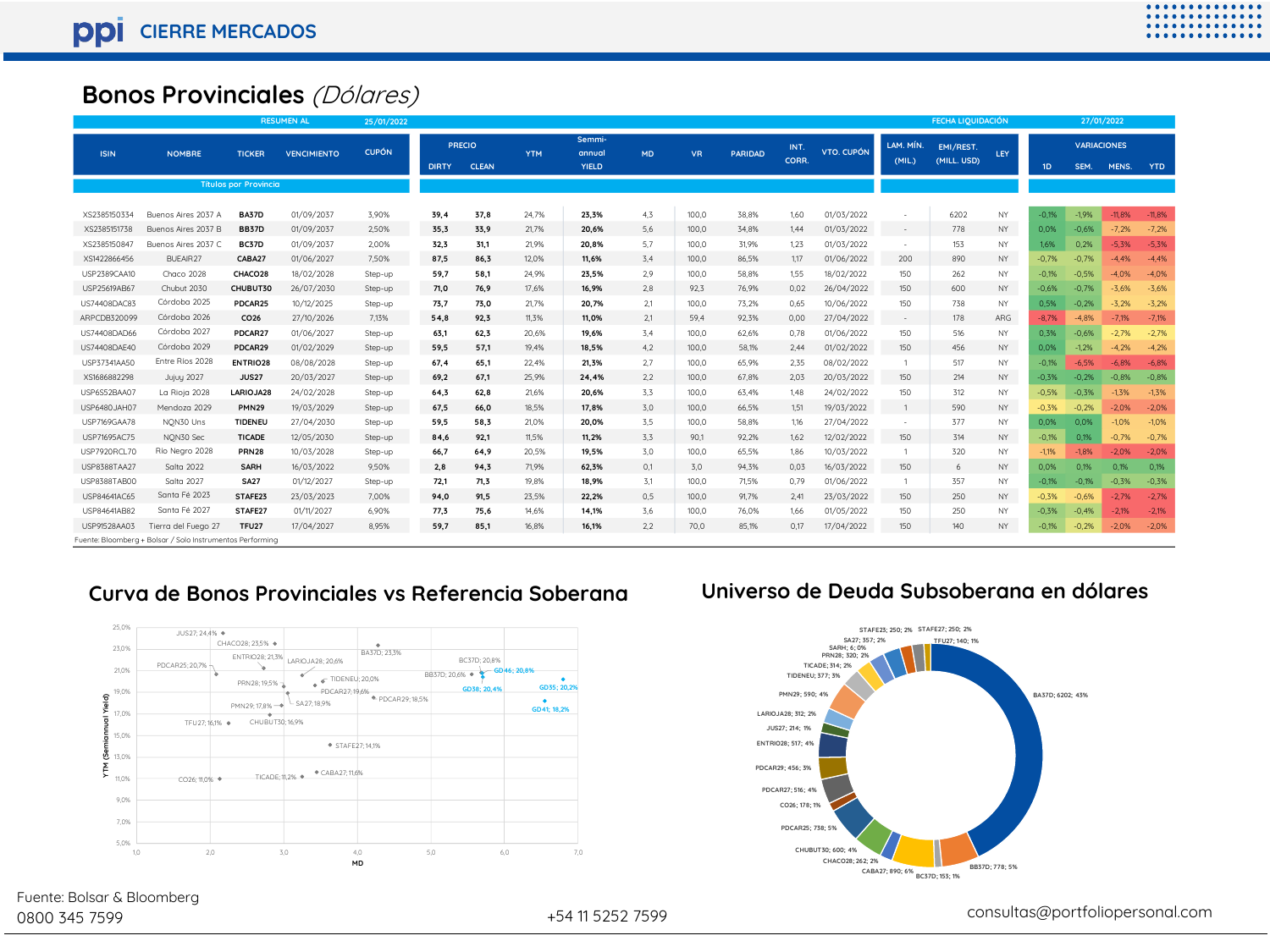# **Bonos Corporativos** (Dólares)

|                              |                              |                               | <b>FECHA</b>             | 25-Jan-22        |               |              |                                  |          |              |                          |                         |                 |              |                          |                           | <b>FECHA DE LIQUIDACIÓN</b> | 27-Jan-22                            |                 |                 |                    |                    |               |
|------------------------------|------------------------------|-------------------------------|--------------------------|------------------|---------------|--------------|----------------------------------|----------|--------------|--------------------------|-------------------------|-----------------|--------------|--------------------------|---------------------------|-----------------------------|--------------------------------------|-----------------|-----------------|--------------------|--------------------|---------------|
|                              |                              |                               |                          |                  | PRECIO (USD)  |              | <b>YTW</b>                       |          |              | PRÓX.                    |                         | <b>RESIDUAL</b> |              | <b>PROX</b>              |                           | <b>MONTO</b>                | CR (Moody's /                        |                 |                 | <b>VARIACIONES</b> |                    |               |
| <b>ISIN</b>                  | <b>TICKER LOCAL</b>          | <b>NOMBRE</b>                 | <b>VENCIMIENTO</b>       | <b>CUPÓN</b>     | <b>CLEAN</b>  | <b>DIRTY</b> | (Nominal)                        | MD (YTW) | <b>CY</b>    | <b>CUPÓN</b>             | AMORT.                  | $(*)$           | CALL         | CALL                     | LAM. MIN                  | <b>EMITIDO</b>              | Fitch / S&P)                         | 1D              | SEM.            | MENS.              | <b>YTD</b>         | <b>1Y</b>     |
|                              |                              |                               |                          |                  |               |              |                                  |          |              |                          |                         |                 |              |                          |                           |                             |                                      |                 |                 |                    |                    |               |
|                              | HBC4O                        | <b>BANCOS</b><br><b>BHIP</b>  | 14/10/2025               | 9,750%           |               | 83,0         |                                  |          |              | 14/04/2022               | Sinkable                | 0,08            | Y            | 09/02/2022               | 15,000                    | US\$63m                     | $Caa3 / - / -$                       |                 | 0.0%            | 0.0%               | 0.0%               | 11,8%         |
| USP1330HBH68                 |                              |                               |                          |                  | 101,0         |              | 9,2%                             | 1,9      | 9,7%         |                          |                         |                 |              |                          |                           |                             |                                      | 0,0%            |                 |                    |                    |               |
| USP1047VAF42<br>USP0R66CAA64 | <b>BACAO</b><br>BYC2O        | <b>BMAAR</b><br><b>GALIAR</b> | 04/11/2026               | 6,750%<br>8.250% | 84,0<br>92,8  | 85,6         | 11,0%<br>10.8%                   | 3,8      | 8,0%<br>8.9% | 04/05/2022<br>19/07/2022 | <b>Bullet</b><br>Bullet | 100,0<br>100.0  | N            | 24/02/2022               | 150,000<br>200,000        | US\$400m<br>US\$250m        | $Ca/C/-$                             | 0,1%<br>0.1%    | 0,3%<br>0.1%    | 0,8%<br>0.7%       | 0,7%<br>0.8%       | 11,7%         |
|                              |                              |                               | 19/07/2026               |                  |               | 93,0         |                                  | 3,6      |              |                          |                         |                 |              |                          |                           |                             | $Ca$ / - / CCC-                      |                 |                 |                    |                    | 11,7%         |
|                              |                              | <b>ENERGÉTICAS</b>            |                          |                  |               |              |                                  |          |              |                          |                         |                 |              |                          |                           |                             |                                      |                 |                 |                    |                    |               |
| USP1000CAA29                 | <b>AECAO</b>                 | <b>AES</b>                    | 02/02/2024               | 7,750%           | 84,1          | 87,9         | 17,4%                            | 1,7      | 9,2%         | 02/02/2022               | Bullet                  | 100,0           |              | 24/02/2022               | 150,000                   | US\$300m                    | $-$ / CCC / CCC+                     | 0.0%            | 0.0%            | $-0,5%$            | $-0.4%$            | 16.7%         |
| USP4621MAA38                 | <b>GMFRO</b><br><b>MRCAO</b> | <b>ALBAAR</b>                 | 27/07/2023               | 9,625%           | 81,9          | 81,9         | 24,9%                            | 1,3      | 11,7%        | 27/07/2022               | Bullet                  | 100,0           |              | 24/02/2022               | 150,000<br>$\overline{1}$ | US\$67m                     | $Caa3 / CCC$ / -                     | $-0,1%$         | $-1,0%$         | 1.0%               | 1,1%               | 47,1%         |
| USP46214AC95<br>USP20058AC08 | CAC2O                        | <b>ALBAAR</b><br>CAPXAR       | 01/12/2027               | 9,625%<br>6,875% | 81,3          | 82,8         | 16,9%                            | 2,7      | 11.8%        | 01/02/2022<br>15/05/2022 | Sinkable                | 100,0           |              | 25/01/2022               | 1.000                     | US\$325m                    | $-$ / CCC / $-$<br>$-$ / CCC+ / CCC+ | 0.1%            | $-0.2%$<br>O 1% | 0.7%               | 1.0%<br>0.5%       | 0,3%<br>18,5% |
| USP46756AH86                 | GNCLO                        | <b>GNNEIA</b>                 | 15/05/2024<br>20/01/2022 | 8,750%           | 95,6<br>100,0 | 97,0<br>0,0  | 9,0%<br>$\overline{\phantom{a}}$ | 2,0      | 7,2%<br>8,7% | 00/01/1900               | <b>Bullet</b><br>Bullet | 100,0<br>0,0    |              | 04/02/2022<br>24/02/2022 | 1.000                     | US\$300m<br>US\$0m          | Caa3 / CCC/                          | $-0,1%$<br>0,0% | 0.0%            | 0,6%<br>1.4%       | 1,3%               | 23,4%         |
| USP46756BA25                 | <b>GNCXO</b>                 | <b>GNNEIA</b>                 | 02/09/2027               | 8.750%           | 93,1          | 96,6         | 11,4%                            | 2,6      | 9.4%         | 02/03/2022               | Sinkable                | 100,0           |              | 25/01/2022               | 1.000                     | US\$366m                    | Caa3 / CCC / -                       | 0,2%            | $-1.1%$         | .04%               | $-0.79$            | 1,3%          |
| USP8S12UAA35                 | RUU0O                        | <b>MSUNRG</b>                 | 01/02/2025               | 6,875%           | 79,2          | 82,5         | 15,8%                            | 2,4      | 8,7%         | 01/02/2022               | Bullet                  | 100,0           |              | 24/02/2022               | 150,000                   | US\$600m                    | Caa3 / CCC/                          | $-0,1%$         | $-0.1%$         | 0.3%               | $-0.2%$            | 29,6%         |
| USP7873PAE62                 | PTSTO                        | <b>PAMPAR</b>                 | 21/07/2023               | 7.375%           | 96,4          | 96,6         | 10.0%                            | 1.4      | 7.6%         | 21/07/2022               | Bullet                  | 100,0           |              | 24/02/2022               | 1.000                     | US\$424m                    | $Caa3/B- / CCC+$                     | $-0.1%$         | $-17%$          | $-0.5%$            | $-0.7%$            | 16,9%         |
| USP7464EAA49                 | MGC10                        | PAMPAR                        | 24/01/2027               | 7,500%           | 84,2          | 84,2         | 11,8%                            | 3,9      | 8,9%         | 24/07/2022               | <b>Bullet</b>           | 100,0           |              | 24/02/2022               | 150,000                   | US\$646m                    | $Caa3/B-$ / $CCC+$                   | $-0.3%$         | $-1,8%$         | $-2,0%$            | $-2.4%$            | 10,8%         |
| USP7464EAB22                 | MGC3O                        | <b>PAMPAR</b>                 | 15/04/2029               | 9.125%           | 85,1          | 87.6         | 12.3%                            | 4.8      | 10.7%        | 15/04/2022               | Bullet                  | 100,0           |              | 24/02/2022               | 150,000                   | US\$293m                    | $Caa3/B-/CCC+$                       | $-1.1%$         | $-2.3%$         | $-2.2%$            | $-2.6%$            | 13,2%         |
| USC86155AA35                 |                              | STNEWY                        | 01/03/2027               | 10,000%          | 30,0          | 34,0         | 47,5%                            | 2,2      | 33,4%        | 01/03/2022               | Bullet                  | 100,0           |              | 25/01/2022               | 150,000                   | US\$500m                    | $WR/WD/$ -                           | 0,3%            | 1,2%            | $-1,0%$            | $-2,2\%$ $-24,5\%$ |               |
|                              |                              | <b>COMBUSTIBLES</b>           |                          |                  |               |              |                                  |          |              |                          |                         |                 |              |                          |                           |                             |                                      |                 |                 |                    |                    |               |
| USP3063DAB84                 | <b>CP17O</b>                 | CGCSA                         | 08/03/2025               | 9,500%           | 98,0          | 101,7        | 10,6%                            | 1,8      | 9,7%         | 08/03/2022               | Sinkable                | 100,0           | $\mathbb N$  | $\sim$                   | 1.000                     | US\$196m                    | $-$ / $-$ / CCC+                     | $-0,1%$         | 0.1%            | 0,6%               | 0,4%               | 40,7%         |
| USE7S78BAA00                 | PNC9O                        | PANAME                        | 15/11/2023               | 5.000%           | 99,8          | 100,8        | 5,1%                             | 1,7      | 5,0%         | 15/11/2022               | Bullet                  | 100,0           | Y            | 25/01/2022               | 1000                      | US\$120m                    | $-$ / BB- / -                        | 0.0%            | 0.0%            | $-0,2%$            | $-0.39$            | 6.6%          |
| USE7S78BAB82                 | PNDCO                        | PANAME                        | 30/04/2027               | 9,125%           | 111,3         | 113,5        | 6,1%                             | 3,5      | 8,2%         | 30/04/2022               | Sinkable                | 100,0           | N            |                          | 1.000                     | US\$300m                    | $-$ / BB- / -                        | $-0,1%$         | $-0.3%$         | 0,1%               | $-0.3%$            | 13,6%         |
| USP90187AE86                 | TTC10                        | <b>TECPET</b>                 | 12/12/2022               | 4,875%           | 98,5          | 99,1         | 6,6%                             | 0,8      | 4,9%         | 12/06/2022               | <b>Bullet</b>           | 100,0           | Y            | 04/02/2022               | 1,000                     | US\$500m                    | $Caal / BB / \cdot$                  | $-0,1%$         | $-0,5%$         | $-1,0%$            | $-1,4%$            | 9,8%          |
| US984245AK63                 | YPCUO                        | YPFDAR                        | 04/04/2024               | 8,750%           | 88,2          | 90,9         | 20,1%                            | 1,0      | 9,9%         | 04/04/2022               | Sinkable                | 100,0           | $\mathbb N$  |                          | 1,000                     | US\$866m                    | $Caa3 / CCC$ / -                     | 0,1%            | $-0.1%$         | 2,1%               | 1.6%               | 30,2%         |
| USP989MJBQ34                 | YMCEO                        | YPFDAR                        | 23/03/2025               | 8,500%           | 84,0          | 76,1         | 21,1%                            | 1,3      | 10,1%        | 23/03/2022               | Sinkable                | 87,5            | N            |                          | 1,000                     | US\$298m                    | - / CCC / CCC+                       | 0,2%            | $-1,9%$         | $-1,2%$            | $-1,2%$            | 19,7%         |
| USP989MJBE04                 | YCA6O                        | YPFDAR                        | 28/07/2025               | 8,500%           | 74,0          | 78,2         | 19,0%                            | 2,6      | 11,5%        | 28/01/2022               | Bullet                  | 100,0           | $\mathbb N$  |                          | 1,000                     | US\$1.132m                  | Caa3 / CCC/                          | 0.4%            | $-2,6%$         | $-0,8%$            | $-1,2%$            | 23,1%         |
| USP989MJBR17                 | YMCHO                        | YPFDAR                        | 12/02/2026               | 4,000%           | 78,9          | 79,7         | 17,6%                            | 2,1      | 5,1%         | 12/02/2022               | Sinkable                | 100,0           | N            | ٠                        | $\overline{1}$            | US\$776m                    | Caa3 / - / -                         | $-0,3%$         | $-1,7%$         | $-0,9%$            | $-1,1%$            | $-2,8%$       |
| USP989MJBL47                 | <b>YCAMO</b>                 | YPFDAR                        | 21/07/2027               | 6.950%           | 63,5          | 63,6         | 17,6%                            | 4,0      | 10.9%        | 21/07/2022               | Bullet                  | 100,0           |              |                          | 10.000                    | US\$559m                    | $1/CCC/CCC+$                         | 0.2%            | $-2.9%$         | $-1.0%$            | $-1.9%$            | 15,0%         |
| USP989MJBP50                 | YMC10                        | YPFDAR                        | 27/06/2029               | 8,500%           | 66,5          | 67,2         | 16,5%                            | 4,7      | 12,8%        | 27/06/2022               | Bullet                  | 100,0           | $\mathsf{Y}$ | 24/02/2022               | 150.000                   | US\$399m                    | Caa3 / - / CCC+                      | 1,3%            | $-4.8%$         | $-4,3%$            | 44%                | 17,6%         |
| USP989MJBS99                 | YMCIO                        | YPFDAR                        | 30/06/2029               | 2.500%           | 57,1          | 57.3         | 20.3%                            | 4.2      | 4,4%         | 30/06/2022               | Sinkable                | 100,0           | N            |                          |                           | US\$748m                    | Caa3/-/-                             | 0.0%            | $-3.5%$         | $-2.9%$            | $-3.3%$            | $-2,6%$       |
| USP989MJBT72                 | YMCJO                        | YPFDAR                        | 30/09/2033               | 1,500%           | 47,6          | 48,0         | 17,2%                            | 6,1      | 3,2%         | 30/03/2022               | Sinkable                | 100,0           | N            | ×                        | $\overline{1}$            | US\$576m                    | $Caa3 / - / -$                       | 0,2%            | $-3,6%$         | $-2,6%$            | -3,0%              | $-7,2%$       |
| USP989MJBN03                 | <b>YCANO</b>                 | YPFDAR                        | 15/12/2047               | 7,000%           | 58,3          | 59,2         | 12,4%                            | 8,1      | 12,0%        | 15/06/2022               | Bullet                  | 100,0           |              | 24/02/2022               | 10,000                    | US\$537m                    | -/CCC/CCC+                           | $-0.4%$         | $-4,6%$         | $-3,1%$            | $-3,5%$            | 14,9%         |
|                              |                              | <b>REAL ESTATE</b>            |                          |                  |               |              |                                  |          |              |                          |                         |                 |              |                          |                           |                             |                                      |                 |                 |                    |                    |               |
| USP5880UAB63                 | RPC <sub>20</sub>            | <b>IRCPAR</b>                 | 23/03/2023               | 8,750%           | 96,5          | 99,6         | 12,1%                            | 1,0      | 9,1%         | 23/03/2022               | Bullet                  | 100,0           |              | 30/01/2022               | 500                       | US\$360m                    | $-$ / CCC / CCC+                     | 0,0%            | 0.0%            | 1,5%               | 1,3%               | 24,6%         |
| USP79849AC24                 | <b>RA310</b>                 | <b>RAGHSA</b>                 | 21/03/2024               | 7,250%           | 95,9          | 98,5         | 9,4%                             | 1,9      | 7,6%         | 21/03/2022               | Bullet                  | 100,0           |              | 25/01/2022               | 1,000                     | US\$92m                     | $C \alpha a 2 / - / -$               | 0,2%            | O 1%            | 1,0%               | 0,8%               | 13,0%         |
| USP79849AD07                 | RAC4O                        | <b>RAGHSA</b>                 | 11/05/2027               | 8,500%           | 96,3          | 98,1         | 9,4%                             | 4,1      | 8.8%         | 11/05/2022               | Bullet                  | 100,0           | Y            | 24/02/2022               | 1000                      | US\$58m                     | $C \alpha a 2 / - / -$               | 0,0%            | 0.0%            | 0.8%               | 0.0%               | 13,7%         |
|                              |                              | <b>SERVICIOS PUBLICOS</b>     |                          |                  |               |              |                                  |          |              |                          |                         |                 |              |                          |                           |                             |                                      |                 |                 |                    |                    |               |
| XS1763161012                 |                              | <b>AGUSAN</b>                 | 01/02/2023               | 6.625%           | 52,5          | 55.7         | 85,7%                            | 0.7      | 12.6%        | 01/02/2022               | Bullet                  | 100.0           |              | 24/02/2022               | 150,000                   | US\$500m                    | Ca/CCC/                              | 3.0%            | $-4.3%$         | $-0.3%$            | $-0.9%$            | 21.7%         |
| USP3710FAJ32                 | ODNY9                        | <b>EDNAR</b>                  | 25/10/2022               | 9.750%           | 89,2          | 91,7         | 26,7%                            | 0,6      | 10.9%        | 25/04/2022               | Bullet                  | 100,0           |              | 24/02/2022               | 2,000                     | US\$176m                    | $Caa3 / - / CCC$                     | 0,2%            | 0.4%            | 1.0%               | 0.7%               | 21,8%         |
| USP9308RAZ66                 | TSC <sub>2</sub> O           | <b>TRAGAS</b>                 | 02/05/2025               | 6,750%           | 90,1          | 91,7         | 10,4%                            | 2,8      | 7,5%         | 02/05/2022               | Bullet                  | 100,0           | Y            | 04/02/2022               | 150,000                   | US\$500m                    | $Caa3 / - / CCG$                     | $-0,3%$         | $-2,1%$         | $-1,7%$            | $-2,0\%$ 10,2%     |               |
|                              |                              | <b>OTROS</b>                  |                          |                  |               |              |                                  |          |              |                          |                         |                 |              |                          |                           |                             |                                      |                 |                 |                    |                    |               |
| USP0092MAJ29                 | ARC1O                        | <b>AEROAR</b>                 | 01/08/2031               | 8.500%           | 86,3          | 88,4         | 11,3%                            | 5,1      | 9,8%         | 01/02/2022               | Sinkable                | 100,0           | Y            | 01/03/2022               | $\overline{1}$            | US\$273m                    | $-$ / $-$ / CCC+                     | 0.0%            | 0.1%            | $-1.1%$            | $-0.8%$            | 2,2%          |
| USG0457FAD99                 | $\sim$                       | <b>ARCO</b>                   | 27/09/2023               | 6,625%           | 105,7         | 107,9        | 3,1%                             | 1,6      | 6,3%         | 27/03/2022               | Bullet                  | 100,0           | $\mathbb N$  |                          | 100,000                   | US\$0m                      | $Ba2 / BB / -$                       | 0.3%            | $-0.2%$         | $-0,2%$            | $-0,2%$            | 2,7%          |
| USP04559AL70                 | RCC9O                        | <b>ARCOR</b>                  | 06/07/2023               | 6,000%           | 97,4          | 97,8         | 8,0%                             | 1,3      | 6,2%         | 06/07/2022               | Bullet                  | 100,0           | $\vee$       | 24/02/2022               | 1,000                     | US\$500m                    | $Caa2/B/$ -                          | $-0,1%$         | $-1,0%$         | $-0.4%$            | $-1.0%$            | 10,5%         |
| USP6460MAK01                 | <b>MTCGO</b>                 | <b>MASHER</b>                 | 30/06/2026               | 10.950%          | 98,8          | 99,6         | 11,3%                            | 3,4      | 11.1%        | 30/03/2022               | Bullet                  | 100,0           |              | 09/02/2022               | $\overline{1}$            | <b>US\$111m</b>             | - / B- / -                           | 1,5%            | $-1,3%$         | $-0,8%$            | $-0.7%$            | 7,2%          |
| USP9028NAZ44                 | TLC5O                        | <b>TECOAR</b>                 | 06/08/2025               | 8,500%           | 96,3          | 100,3        | 10,2%                            | 2,1      | 8,8%         | 06/02/2022               | Sinkable                | 100,0           | N            |                          | 1000                      | US\$389m                    | - / B- / CCC+                        | $-0,1%$         | $-1,0%$         | $-0,3%$            | $-0,7%$            | 17,5%         |
| USP9028NAV30                 | TLC10                        | <b>TECOAR</b>                 | 18/07/2026               | 8.000%           | 93.9          | 94.1         | 9.7%                             | 3.6      | 8.5%         | 18/07/2022               | Bullet                  | 100.0           | Y            | 24/02/2022               | 1.000                     | US\$500m                    | - / B- / CCC+                        | 0.2%            | $-1.5%$         | $-0.8%$            | $-1.1%$            | 16.0%         |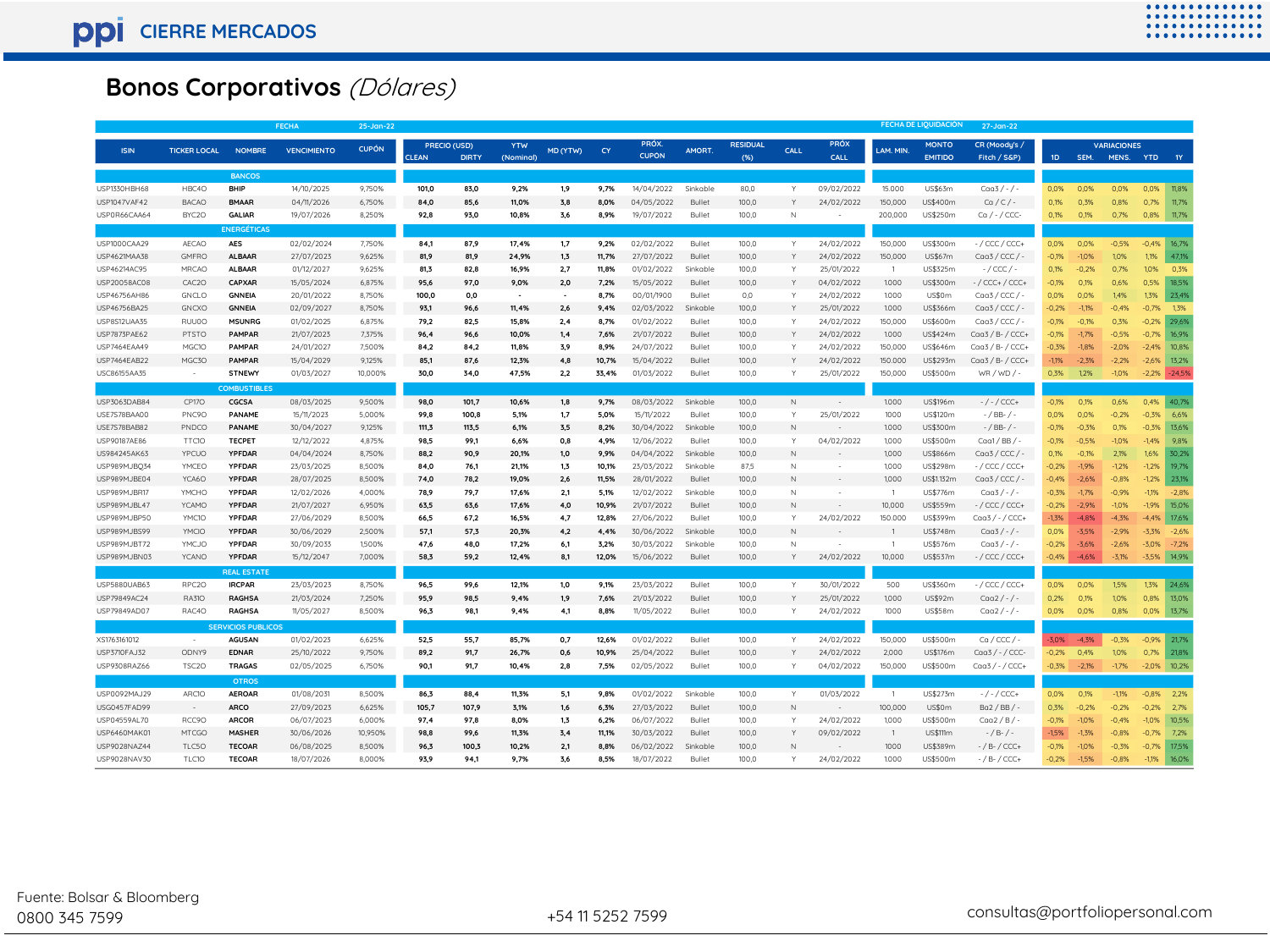#### **Mercado de Cambios**

| <b>Dólar</b>      | Precio | Var. Día | Var. Mens. | YTD   |
|-------------------|--------|----------|------------|-------|
| <b>BCRA 3500</b>  | 104.60 | 0.1%     | 1.8%       | 1.8%  |
| USD MEP (c/GD30)  | 217.65 | 0.3%     | 10.4%      | 10.4% |
| USD CCL (c/GD30)  | 227,35 | 0.3%     | 11.9%      | 11.9% |
| USD CCL (c/ ADRs) | 228,50 | 4.1%     | 5.8%       | 58.8% |
| Brecha            | 117%   |          |            |       |







**Tasa de devaluación Dólar A3500** (TNA 5D MM)



# Fuente: Bolsar & Bloomberg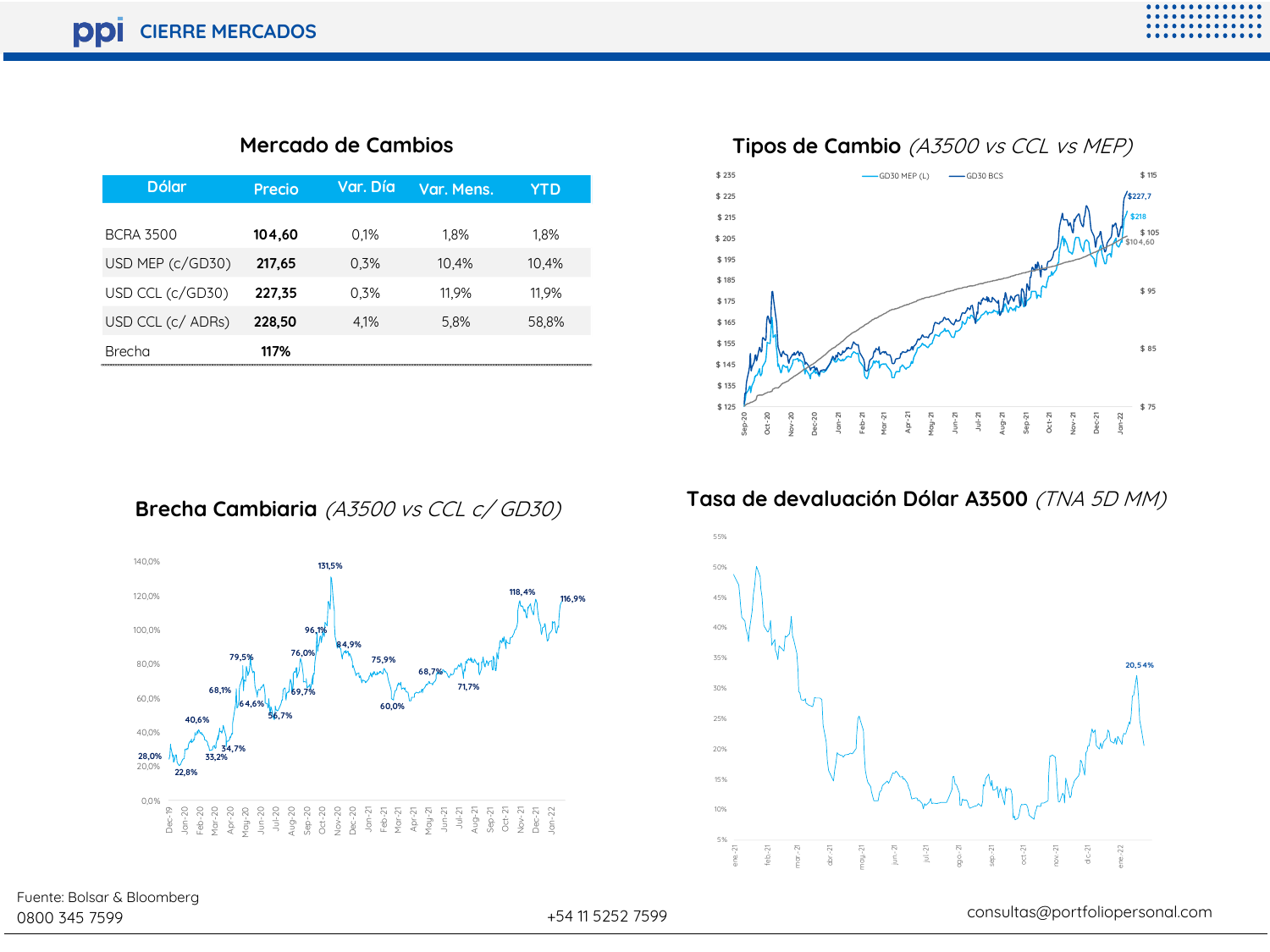| <b>Futuros ROFEX</b> |
|----------------------|
|----------------------|

| Posición     | Precio | Var. Día | Var. Mens. |
|--------------|--------|----------|------------|
|              |        |          |            |
| Rofex Ene-22 | 105,15 | 0.0%     | $-1.5%$    |
| Rofex Feb-22 | 108.67 | 0.0%     | $-2.3%$    |
| Rofex Mar-22 | 114.16 | 0.1%     | $-2.1%$    |
| Rofex Abr-22 | 118,85 | 0.1%     | $-1.6%$    |



#### **Posiciones Mercado de Futuros ROFEX** (USD)



#### **Interés Abierto vs Volumen** (Promedio Diario)



Fuente: Bolsar & Bloomberg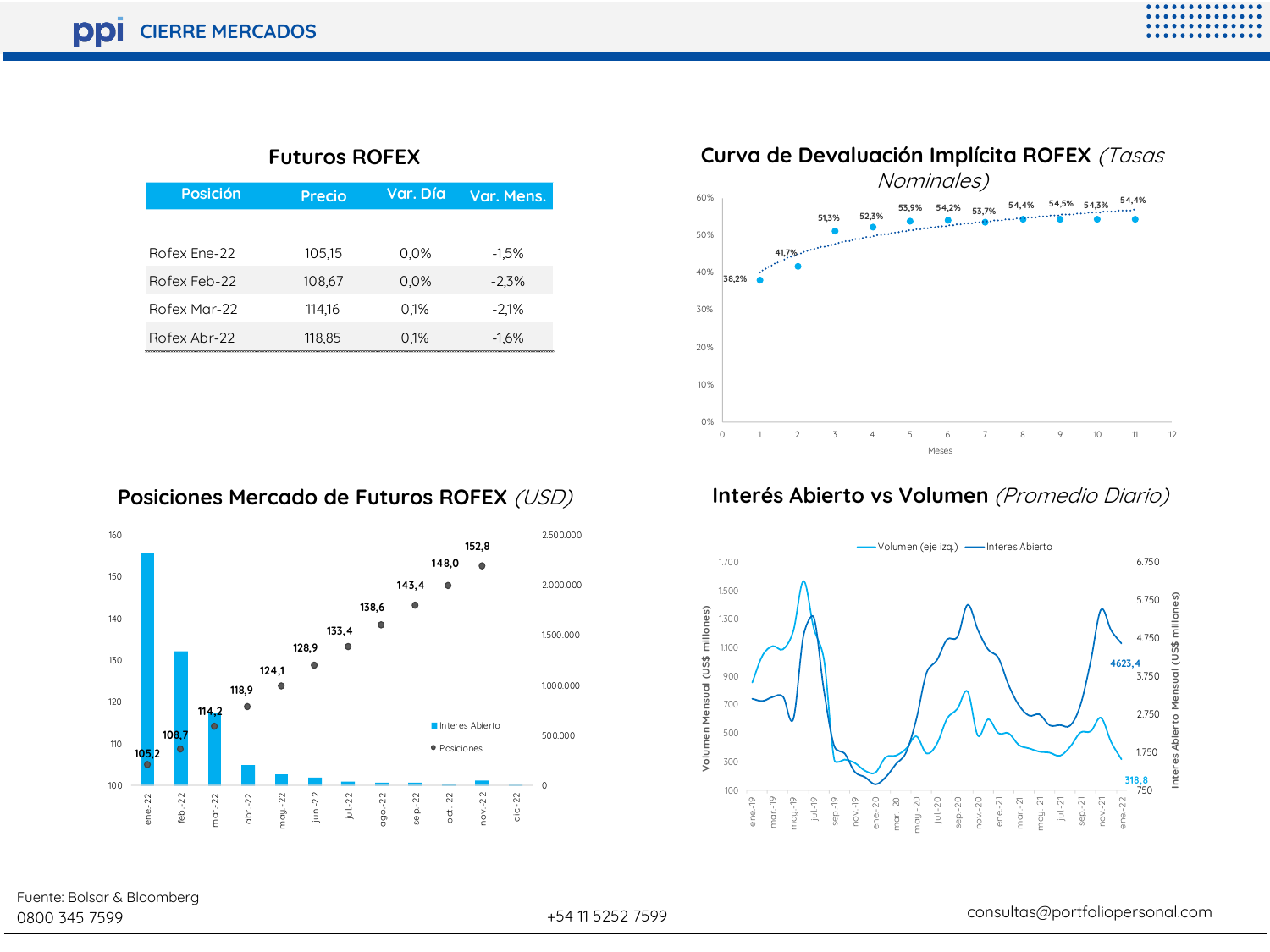#### **Acciones Argentinas** (Por Sector)

| <b>RESUMEN AL</b>                   | 25/1/22           |               |               |                         |          |          |                          |          |                     |               |                                |                     |               |                     |               |         |
|-------------------------------------|-------------------|---------------|---------------|-------------------------|----------|----------|--------------------------|----------|---------------------|---------------|--------------------------------|---------------------|---------------|---------------------|---------------|---------|
|                                     |                   | <b>PRECIO</b> |               | <b>VARIACIONES (\$)</b> |          |          | <b>VARIACIONES (USD)</b> |          | CAP.                |               | <b>VOL. (MILES DE PAPELES)</b> | <b>MAX. 52 SEM.</b> |               | <b>MIN. 52 SEM.</b> |               | VOLAT.  |
| <b>INDICE</b>                       | <b>TICKER</b>     | (ARS)         | <b>DIARIA</b> | MENS.                   | 2021     | 2019     | 2020                     | 2021     | <b>BURSATIL (*)</b> | <b>DIARIO</b> | PROM. 90 DÍAS                  | <b>FECHA</b>        | <b>PRECIO</b> | <b>FECHA</b>        | <b>PRECIO</b> | 60 DIAS |
|                                     | MERVAL            | 85.180        | 5,2%          | 2,0%                    | 2,0%     | $-13,5%$ | $-12,5%$                 | 33,7%    | 2.728.102           | 9.119.977     | 9.510.506                      | 9/11/2021           | 97.024        | 9/3/2021            | 46.011,61     | 38,7    |
| <b>EMPRESAS</b>                     |                   |               |               |                         |          |          |                          |          |                     |               |                                |                     |               |                     |               |         |
| <b>SIDERURGICAS</b>                 |                   |               |               |                         |          |          |                          |          |                     |               |                                |                     |               |                     |               |         |
| <b>ALUAR ALUMINIO</b>               | <b>ALUA</b>       | 87,3          | 2,6%          | $-6,1%$                 | $-6,1%$  | 17,8%    | 3,7%                     | 48,8%    | 244,440             | 421.585       | 801.187                        | 7/12/2021           | 105,5         | 10/3/2021           | 38,7          | 49,7    |
| <b>TERNIUM ARGENTINA SA</b>         | <b>TXAR</b>       | 124,0         | 2,3%          | $-0,6%$                 | $-0,6%$  | 22,2%    | 28,3%                    | 115,6%   | 560.120             | 477.866       | 949.144                        | 9/11/2021           | 139,0         | 10/3/2021           | 42,5          | 39,6    |
| <b>AGROMETAL</b>                    | <b>AGRO</b>       | 39.0          | 0.0%          | $-7.0%$                 | $-7,0%$  | $-34,5%$ | 33,7%                    | 78,2%    | 3.900               | 40.003        | 92.765                         | 16/11/2021          | 44.9          | 29/3/2021           | 17.1          | 40,4    |
| <b>PROMEDIO</b>                     |                   |               | 1,6%          | $-4,6%$                 | $-4,6%$  | 1,8%     | 21,9%                    | 80,9%    |                     |               |                                |                     |               |                     |               | 44,7    |
| PETROLEO Y GAS                      |                   |               |               |                         |          |          |                          |          |                     |               |                                |                     |               |                     |               |         |
| YPF S.A.-D                          | YPFD              | 889,6         | 7,7%          | 14,3%                   | 14,3%    | 7.4%     | $-42,4%$                 | 3,1%     | 349.713             | 238.355       | 284.329                        | 13/9/2021           | 1.038.0       | 25/1/2021           | 525.1         | 55,2    |
| <b>PROMEDIO</b>                     |                   |               | 7,7%          | 14,3%                   | 14,3%    | 7,4%     | $-42,4%$                 | 3,1%     |                     |               |                                |                     |               |                     |               | 55,2    |
| <b>BANCOS</b>                       |                   |               |               |                         |          |          |                          |          |                     |               |                                |                     |               |                     |               |         |
| <b>BBVA ARGENTINA SA</b>            | <b>FRAN</b>       | 221,7         | 6,3%          | $-1,2%$                 | $-1,2%$  | $-37,2%$ | $-21,2%$                 | 14,6%    | 135.838             | 87.309        | 148.247                        | 26/10/2021          | 300,0         | 16/4/2021           | 124,5         | 45,1    |
| <b>BANCO MACRO SA-B</b>             | <b>BMA</b>        | 294,0         | 5,2%          | 2,2%                    | 2,2%     | 5,0%     | $-40.9%$                 | 4,0%     | 187.988             | 314.855       | 239.415                        | 11/11/2021          | 385,2         | 16/4/2021           | 186,8         | 53,6    |
| <b>GRUPO FINANCIERO GALICIA-B</b>   | GGAL              | 197,9         | 9,0%          | 1,3%                    | 1,3%     | $-26,0%$ | $-26,4%$                 | 26,6%    | 291.842             | 2.721.123     | 1.704.805                      | 11/11/2021          | 263,9         | 21/4/2021           | 107,5         | 54,7    |
| <b>BANCO HIPOTECARIO SA-D SHS</b>   | <b>BHIP</b>       | 8,3           | 0,6%          | $-5,8%$                 | $-5,8%$  | $-24,5%$ | $-52,7%$                 | $-29,2%$ | 12.140              | 136.495       | 189.160                        | 13/9/2021           | 11,4          | 15/4/2021           | 7,5           | 25,9    |
| <b>BANCO PATAGONIA SA-B SH</b>      | <b>BPAT</b>       | 80,4          | 3,1%          | $-3,7%$                 | $-3,7%$  | $-19,5%$ | 14,3%                    | $-7,9%$  | 57.819              | 771           | 3.873                          | 7/12/2021           | 85,0          | 23/2/2021           | 63,7          | 27,0    |
| <b>BANCO SANTANDER RIO-B</b>        | <b>BRIO</b>       | 32,2          | $-0,3%$       | $-0,2%$                 | $-0,2%$  | $-40,7%$ | $-9,4%$                  | 23,1%    | 141.274             | 28.241        | 15.653                         | 16/12/2021          | 33,4          | 22/4/2021           | 17,0          | 16,4    |
| <b>BANCO SUPERVIELLE</b>            | SUPV              | 80,7          | 6,9%          | $-1,0%$                 | $-1,0%$  | $-43,9%$ | $-21,3%$                 | 3,9%     | 36.857              | 154.208       | 209.198                        | 13/9/2021           | 104,0         | 16/4/2021           | 48.5          | 48,2    |
| <b>PROMEDIO</b>                     |                   |               | 4,4%          | $-1,2%$                 | $-1,2%$  | $-26,7%$ | $-22,5%$                 | 5,0%     |                     |               |                                |                     |               |                     |               | 38,7    |
| <b>ENERGÉTICAS</b>                  |                   |               |               |                         |          |          |                          |          |                     |               |                                |                     |               |                     |               |         |
| <b>PAMPA ENERGIA SA</b>             | PAMP              | 176,1         | 7,5%          | 5,9%                    | 5,9%     | $-33,0%$ | 11,0%                    | 82,4%    | 244.077             | 530.737       | 471,411                        | 25/1/2022           | 176,9         | 25/1/2021           | 73,8          | 50,8    |
| <b>TRANSENER S.A.-B</b>             | TRAN              | 49,2          | 6,6%          | $-9,1%$                 | $-9,1%$  | $-63,7%$ | $-19,9%$                 | 35,2%    | 21.856              | 320.107       | 262.326                        | 25/10/2021          | 71,0          | 16/4/2021           | 20,8          | 44,6    |
| <b>CENTRAL PUERTO S.A.-B 1 VOTE</b> | CEPU              | 66,0          | 6.4%          | 2,1%                    | 2,1%     | $-32,6%$ | $-28,4%$                 | 47,8%    | 99.266              | 248.734       | 601.073                        | 9/11/2021           | 90.3          | 29/3/2021           | 29.5          | 68,4    |
| <b>ENEL GENERACION COSTANERA</b>    | CECO <sub>2</sub> | 27,6          | 1,5%          | $-6,1%$                 | $-6,1%$  | 6,1%     | $-22.2%$                 | 46,1%    | 19.375              | 38.671        | 21,740                         | 29/10/2021          | 37,0          | 4/3/2021            | 12,6          | 43,9    |
| EMP DISTRIB Y COMERC NORTE          | <b>EDN</b>        | 54,4          | 2,0%          | $-4,6%$                 | $-4,6%$  | $-70,3%$ | $-15,4%$                 | 53,0%    | 47.617              | 43.341        | 160.060                        | 26/10/2021          | 78,0          | 29/3/2021           | 24,1          | 47,5    |
| <b>CAPEX SA</b>                     | CAPX              | 121,5         | 2,1%          | 8,2%                    | 8,2%     | $-25,3%$ | $-32,2%$                 | 39,6%    | 21.846              | 1.801         | 2.148                          | 10/11/2021          | 128,0         | 21/4/2021           | 60.3          | 44,2    |
| <b>PROMEDIO</b>                     |                   |               | 4,3%          | $-0.6%$                 | $-0,6%$  | $-36,5%$ | $-17,9%$                 | 50,7%    |                     |               |                                |                     |               |                     |               | 49,9    |
| <b>TELECOMUNICACIONES</b>           |                   |               |               |                         |          |          |                          |          |                     |               |                                |                     |               |                     |               |         |
| <b>TELECOM ARGENTINA S.A.-B</b>     | TECO <sub>2</sub> | 220.3         | 1,1%          | 8.9%                    | 8.9%     | $-9.7%$  | $-18,1%$                 | $-9,9%$  | 474.350             | 18.998        | 69.043                         | 15/11/2021          | 241,0         | 23/4/2021           | 138.0         | 38,4    |
| <b>PROMEDIO</b>                     |                   |               | 1,1%          | 8,9%                    | 8,9%     | $-9,7%$  | $-18,1%$                 | $-9,9%$  |                     |               |                                |                     |               |                     |               | 38,4    |
| <b>GASIFERAS</b>                    |                   |               |               |                         |          |          |                          |          |                     |               |                                |                     |               |                     |               |         |
| TRANSPORTADORA DE GAS SUR-B         | TGSU2             | 201,7         | 4,6%          | 11,4%                   | 11,4%    | $-35,3%$ | 0,3%                     | 5,9%     | 151.832             | 51.832        | 88.461                         | 9/11/2021           | 245,5         | 15/4/2021           | 126,5         | 48,4    |
| <b>TRANSPORTADORA GAS NORTE-C</b>   | TGNO4             | 80,8          | 5,2%          | $-14,0%$                | $-14,0%$ | $-55,3%$ | $-25,9%$                 | 55,3%    | 35.501              | 174.265       | 189.290                        | 27/10/2021          | 112,0         | 15/4/2021           | 30,7          | 49,0    |
| CAMUZZI GAS PAMPEANA SA-CL B        | GCPA2             | 42,0          | 1,4%          | $-6,3%$                 | $-6,2%$  | $-50,5%$ | $-39,0%$                 | 64,8%    | 13.998              | 50            | 8.520                          | 27/12/2021          | 48,9          | 20/4/2021           | 15,8          | 50,3    |
| <b>NATURGY BAN SA</b>               | <b>GBAN</b>       | 66,0          | 0,0%          | $-9,6%$                 | $-9,6%$  | $-47,7%$ | $-26,6%$                 | 60,9%    | 21.486              | $\Omega$      | 662                            | 9/11/2021           | 80,0          | 27/4/2021           | 26,0          | 50,1    |
| <b>METROGAS S.A.-B</b>              | <b>METR</b>       | 35.3          | 5.8%          | $-8.5%$                 | $-8,5%$  | $-61,5%$ | $-12,8%$                 | 43,0%    | 20.092              | 23.815        | 11.269                         | 26/10/2021          | 46.5          | 22/4/2021           | 16.3          | 53,7    |
| <b>PROMEDIO</b>                     |                   |               | 3.4%          | $-5.4%$                 | $-5.4%$  | $-50.1%$ | $-20.8%$                 | 46.0%    |                     |               |                                |                     |               |                     |               | 50.3    |

Nota: (\*) En millones de pesos

**,**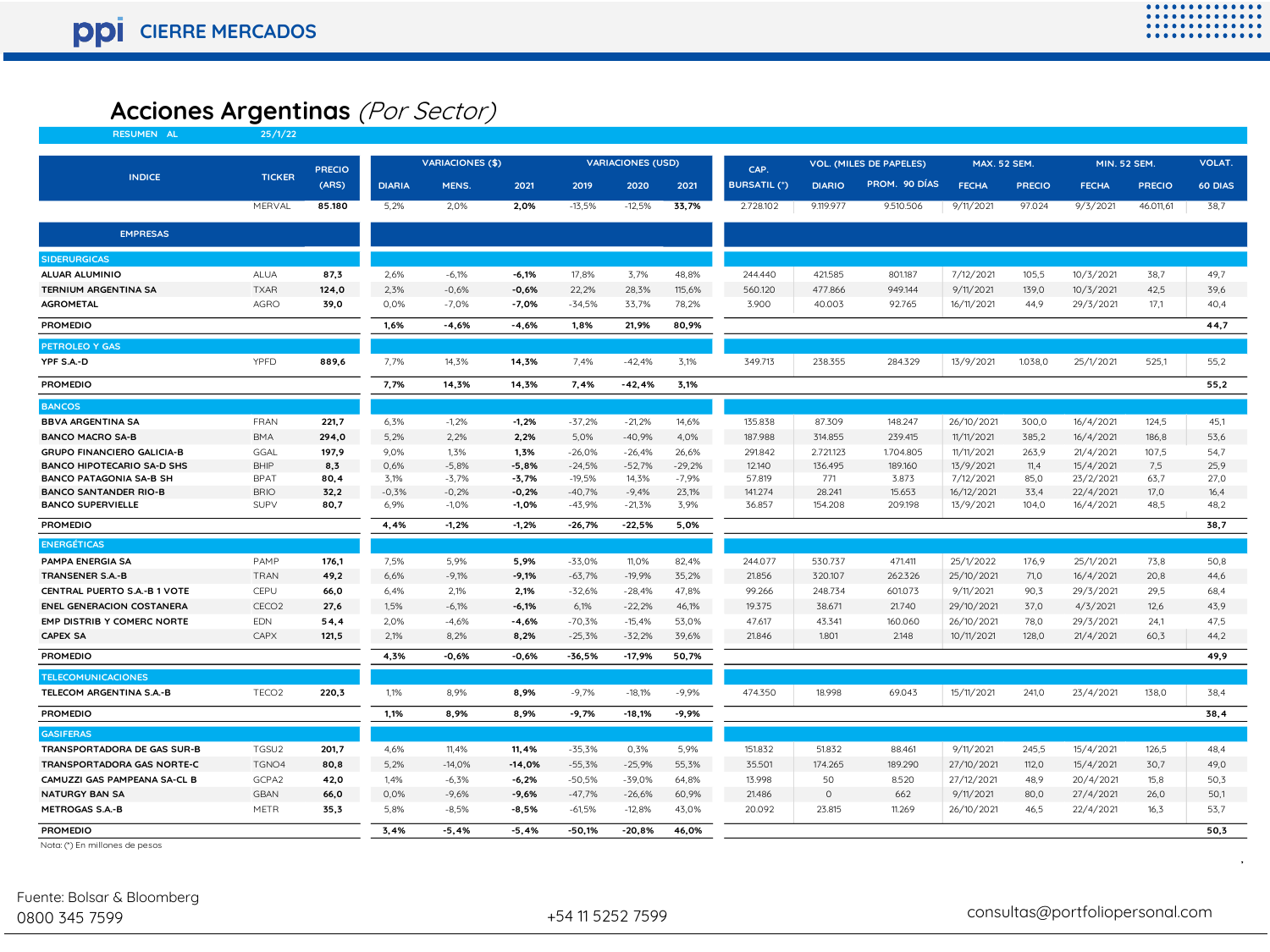# **Acciones Argentinas** (Por Sector)

| <b>RESUMEN AL</b>                   | 25/1/22       |               |               |                         |          |                          |          |          |                     |               |                                |                     |               |                     |               |               |
|-------------------------------------|---------------|---------------|---------------|-------------------------|----------|--------------------------|----------|----------|---------------------|---------------|--------------------------------|---------------------|---------------|---------------------|---------------|---------------|
|                                     |               | <b>PRECIO</b> |               | <b>VARIACIONES (\$)</b> |          | <b>VARIACIONES (USD)</b> |          |          | CAP.                |               | <b>VOL. (MILES DE PAPELES)</b> | <b>MAX. 52 SEM.</b> |               | <b>MIN. 52 SEM.</b> |               | <b>VOLAT.</b> |
| <b>EMPRESAS</b>                     | <b>TICKER</b> | (ARS)         | <b>DIARIA</b> | MENS.                   | 2021     | 2019                     | 2020     | 2021     | <b>BURSATIL (*)</b> | <b>DIARIO</b> | PROM. 90 DÍAS                  | <b>FECHA</b>        | <b>PRECIO</b> | <b>FECHA</b>        | <b>PRECIO</b> | 60 DIAS       |
| <b>CONSTRUCCION</b>                 |               |               |               |                         |          |                          |          |          |                     |               |                                |                     |               |                     |               |               |
| <b>IRSA SA</b>                      | <b>IRSA</b>   | 90,3          | 2.4%          | 4.3%                    | 4.3%     | $-32.0%$                 | $-7.6%$  | 13.2%    | 59.274              | 35.474        | 96.694                         | 5/11/2021           | 108.8         | 21/4/2021           | 52.8          | 46.8          |
| <b>HOLCIM ARGENTINA SA</b>          | <b>HARG</b>   | 160.0         | 1,4%          | $-6.6%$                 | $-6.6%$  | 2.3%                     | $-7.4%$  | 4,0%     | 58.519              | 8.878         | 20.126                         | 13/8/2021           | 199,0         | 25/1/2021           | 116.0         | 42,9          |
| DYCASA S.A.-B SHS                   | <b>DYCA</b>   | 123.5         | 0,0%          | 0,8%                    | 0,8%     | $-1,5%$                  | $-13.3%$ | 37,0%    | 3.705               | 500           | 2582                           | 21/1/2022           | 130,0         | 4/3/2021            | 61.8          | 37,9          |
| LOMA NEGRA CIA INDUSTRIAL AR        | LOMA          | 266,3         | 3,6%          | $-2,2%$                 | $-2,2%$  | $-6,0%$                  | 6.9%     | 18,5%    | 156.264             | 94.545        | $\sim$                         | 8/11/2021           | 322,0         | 26/1/2021           | 150,0         | 41,1          |
| <b>CONSULTATIO SA</b>               | CTIO          | 242,0         | 0,8%          | 5,2%                    | 5,2%     | 18,0%                    | 8,0%     | 83,2%    | 99.197              | 3.565         | 9.051                          | 20/1/2022           | 258,0         | 23/2/2021           | 93.0          | 26,0          |
| <b>PROMEDIO</b>                     |               |               | 1,7%          | 0,3%                    | 0,3%     | $-3,8%$                  | $-2,7%$  | 31,2%    |                     |               |                                |                     |               |                     |               | 38,9          |
| <b>CAMPO/AGRO</b>                   |               |               |               |                         |          |                          |          |          |                     |               |                                |                     |               |                     |               |               |
| MOLINOS RIO DE LA PLATA SA          | MOLI          | 119,0         | 0,0%          | $-4,0%$                 | $-4,0%$  | $-2,1%$                  | 8,5%     | 9,0%     | 23.968              | 1.592         | 7.132                          | 10/11/2021          | 130,0         | 6/5/2021            | 69,6          | 37,4          |
| LEDESMA S.A.A.I.                    | LEDE          | 56,9          | $-0,2%$       | $-16,2%$                | $-16,2%$ | $-10,8%$                 | 23,4%    | 52,6%    | 25.020              | 94.563        | 41.496                         | 9/11/2021           | 74,0          | 26/1/2021           | 31,3          | 32,8          |
| <b>AGROMETAL S.A.</b>               | <b>AGRO</b>   | 39,0          | 0,0%          | $-7,0%$                 | $-7,0%$  | $-34,5%$                 | 33,7%    | 78,2%    | 3.900               | 40.003        | 92.765                         | 16/11/2021          | 44,9          | 29/3/2021           | 17,1          | 40.4          |
| CRESUD S.A.C.I.F.Y A.               | <b>CRES</b>   | 111,9         | 7,1%          | 13,7%                   | 13,7%    | $-26,5%$                 | $-12,5%$ | 41,2%    | 65.947              | 139.537       | 121.553                        | 10/6/2021           | 121,8         | 4/3/2021            | 66,5          | 44,9          |
| S.A. SAN MIGUEL AGICI Y F-B         | SAMI          | 138.8         | 0.7%          | $-5.8%$                 | $-5.8%$  | $-23.9%$                 | $-28,5%$ | $-3,8%$  | 9.872               | 22.073        | 15.331                         | 9/11/2021           | 175.0         | 26/3/2021           | 98.0          | 45.0          |
| <b>PROMEDIO</b>                     |               |               | 1,3%          | -3,9%                   | $-3,9%$  | $-20,1%$                 | 6,0%     | 29,3%    |                     |               |                                |                     |               |                     |               | 37,6          |
| <b>OTROS</b>                        |               |               |               |                         |          |                          |          |          |                     |               |                                |                     |               |                     |               |               |
| SOCIEDAD COMERCIAL DEL PLATA        | COME          | 6,1           | 3,4%          | $-4,2%$                 | $-4,2%$  | $-29,6%$                 | $-0.2%$  | 98,3%    | 19.151              | 1.766.275     | 2.256.171                      | 4/1/2022            | 6,7           | 25/1/2021           | 2,2           | 40,2          |
| MIRGOR S.A.C.I.F.I.A.-C             | <b>MIRG</b>   | 3.422,5       | 1,4%          | $-11,8%$                | $-11,8%$ | 29,2%                    | 55,6%    | 72,5%    | 60.191              | 7.093         | 9.297                          | 18/10/2021          | 4.100,0       | 4/3/2021            | 1.380,0       | 18,2          |
| <b>GRUPO CLARIN-B</b>               | <b>GCLA</b>   | 183,2         | 3,2%          | 50,1%                   | 50,1%    | $-57,9%$                 | $-19,0%$ | 291,3%   | 19.556              | 2.451         | 4.579                          | 14/1/2022           | 200,0         | 23/2/2021           | 37,0          | 63,2          |
| <b>GRUPO CONCESIONARIO DEL OEST</b> | <b>OEST</b>   | 36,6          | 1,0%          | $-10.5%$                | $-10,5%$ | $-47,5%$                 | $-29.3%$ | 1,4%     | 5.848               | 7.697         | 7.694                          | 25/10/2021          | 46,4          | 10/3/2021           | 21,2          | 37,6          |
| AUTOPISTAS DEL SOL SA               | <b>AUSO</b>   | 104,5         | 2,0%          | $-9,1%$                 | $-9,1%$  | $-59.6%$                 | $-33.2%$ | 16,3%    | 9.236               | 7.118         | 8.117                          | 27/12/2021          | 119,0         | 11/3/2021           | 50.0          | 32,2          |
| <b>BOLDT SA</b>                     | <b>BOLT</b>   | 4,1           | 2,3%          | $-2.9%$                 | $-2,9%$  | $-17,0%$                 | $-29.7%$ | $-15,6%$ | 12.887              | 480.987       | 548.008                        | 25/11/2021          | 4,6           | 21/4/2021           | 2,7           | 36,8          |
| <b>MORIXE HERMANOS S.A.</b>         | MORI          | 14,2          | 1,1%          | $-9,0%$                 | $-9,0%$  | $-35,0%$                 | 8.2%     | $-21,0%$ | 4.002               | 113.952       | 93.175                         | 7/9/2021            | 19,0          | 25/3/2021           | 13.1          | 32.2          |
| RIGOLLEAU S.A.                      | <b>RIGO</b>   | 152.0         | 0,0%          | $-0,7%$                 | $-0,7%$  | $-24,0%$                 | 57.9%    | 0,2%     | 22.051              | 20            | 1.034                          | 26/4/2021           | 155.0         | 20/4/2021           | 117.0         | 24.6          |
| <b>LONGVIE</b>                      | LONG          | 9,9           | $-0,8%$       | 0,5%                    | 0,5%     | 76,6%                    | $-22,5%$ | 18,9%    | 1.521               | 107.497       | 37.026                         | 17/1/2022           | 10,4          | 23/2/2021           | 5.9           | 22.6          |
| HAVANNA HOLD, SA                    | <b>HAVA</b>   | 135,0         | 0,0%          | $-11,2%$                | $-11,2%$ | 71,8%                    | $-37,3%$ | $-16,5%$ | 6.342               | 1.839         | 677                            | 29/7/2021           | 170,0         | 28/12/2021          | 125,0         | 52,4          |
| <b>CARBOCLOR SA</b>                 | CARC          | 2,1           | 0,5%          | $-1,9%$                 | $-1,9%$  | $-41,3%$                 | 27,1%    | $-34,0%$ | 2.238               | 1.045.750     | 635.788                        | 27/5/2021           | 2,7           | 16/3/2021           | 1.5           | 28,2          |
| <b>CABLEVISION HOLDING SA-B</b>     | <b>CVH</b>    | 530,5         | 3,1%          | $-11,7%$                | $-11,7%$ | $-19,5%$                 | $-1,2%$  | 0,8%     | 95.831              | 5.576         | $\sim$                         | 27/12/2021          | 655,0         | 21/4/2021           | 245,0         | 53,2          |
| <b>BOLSAS Y MERCADOS ARGENTINOS</b> | <b>BYMA</b>   | 1.074,0       | 1,4%          | 3,3%                    | 3,3%     | $-46,6%$                 | 39,5%    | 41,0%    | 81.893              | 4.269         | 21.166                         | 27/12/2021          | 1.134,0       | 25/1/2021           | 578,8         | 46,7          |
| <b>GRUPO FINANCIERO VALORES SA</b>  | VALO          | 25,4          | 2,6%          | $-4,2%$                 | $-4,2%$  | 59,9%                    | 54,3%    | $-29,7%$ | #¡VALOR!            | 375.448       | 607.764                        | 10/6/2021           | 29,8          | 16/4/2021           | 22,2          | 24,8          |
| <b>PROMEDIO</b>                     |               |               | 1.5%          | $-1.7%$                 | $-1.7%$  | $-10.0%$                 | 5.0%     | 30.3%    |                     |               |                                |                     |               |                     |               | 22.3          |

Nota: (\*) En millones de pesos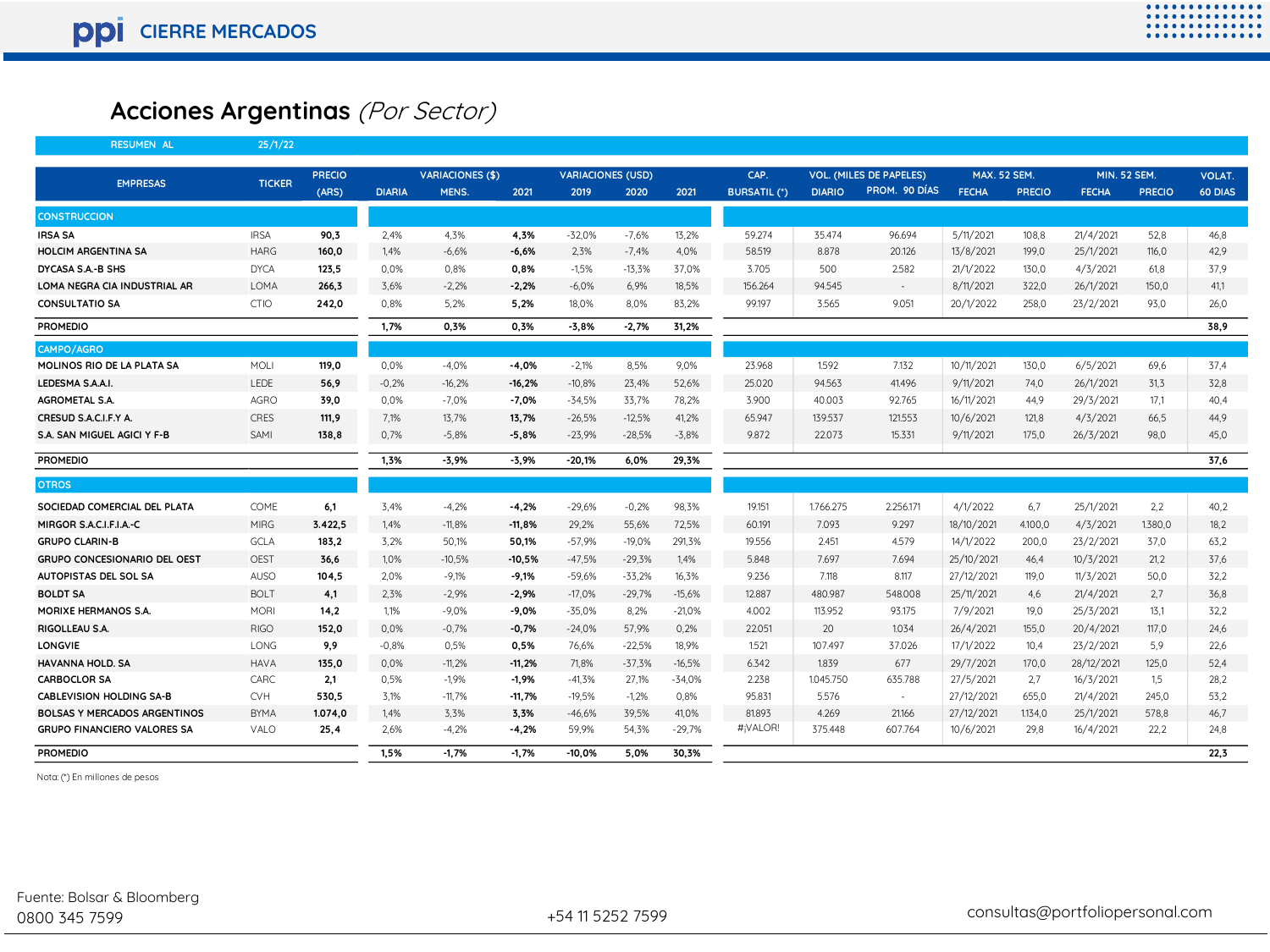#### **ADRs Argentinos**

**DIARIA SEMANA MENSUAL YTD 1 Y DIARIO PROM. 90 FECHA PRECIO FECHA PRECIO 60 DIAS BANCO FRANCES** BBAR **2,9** 3,5% -4,9% -6,7% **-6,7%** 6,1% 600 281 574 13/9/2021 5,0 6/5/2021 2,5 55,2 **BANCO MACRO** BMA **12,8** 3,1% -8,3% -8,7% **-8,7%** -4,3% 818 227 289 13/9/2021 21,2 24/1/2022 12,1 49,0 **G. FINANC. GALICIA** GGAL **8,6** 3,6% -3,9% -9,8% **-9,8%** 16,0% 1.262 661 854 13/9/2021 12,8 5/3/2021 7,0 51,6 **PAMPA ENERGIA** PAM **19,1** 2,6% 3,6% -9,5% **-9,5%** 52,0% 1.060 7 8 162 3/1/2022 21,4 25/1/2021 12,3 42,0 **EDENOR** EDN **4,8** 0,4% -4,0% -9,4% **-9,4%** 32,2% 210 5 25 31/8/2021 7,9 22/3/2021 3,3 63,4 **TRANSP. GAS SUR** TGS **4,5** 1,6% -2,6% 0,7% **0,7%** -14,2% 673 7 6 159 26/10/2021 6,1 30/11/2021 4,1 46,3 **YPF** YPF **3,9** 4,5% -5,5% 3,1% **3,1%** 14,2% 1.549 1.634 3.053 13/9/2021 5,9 30/11/2021 3,3 53,9 **VISTA OIL & GAS** VIST **5,8** 8,2% -5,7% 8,6% **8,6%** 106,8% 503 440 469 21/10/2021 7,0 29/1/2021 2,4 54,3 **BIOCERES** BIOX **12,7** -1,8% -8,8% -10,3% **-10,3%** 58,5% 521 9 40 16/3/2021 17,9 29/1/2021 7,1 44,4 **DESPEGAR** DESP **10,5** 6,0% 7,6% 7,0% **7,0%** -3,8% 735 774 531 17/3/2021 17,7 3/12/2021 8,0 62,9 **IRSA PROPIEDADES COMERCIALES** IRCP **2,1** -0,5% -4,5% -7,1% -7,1% -1,4% 284 31 79 27/7/2021 3,7 27/4/2021 1,9 55,6 **TELECOM** TEO **4,9** -0,2% -3,9% -4,1% **-4,1%** -18,3% 2.106 57 114 29/1/2021 6,3 27/4/2021 4,0 37,0 **IRSA** IRS **4,0** 0,9% -0,6% -5,8% **-5,8%** -11,5% 264 21 43 28/10/2021 5,1 21/4/2021 3,5 47,4 **CRESUD** CRESY **4,9** 1,9% 0,2% 4,7% **4,7%** -2,1% 291 58 118 18/5/2021 7,6 8/3/2021 4,0 37,6 **MERCADO LIBRE** MELI **1002,0** -2,4% -9,0% -25,7% **-25,7%** -46,7% 50.559 676 727 25/1/2021 2012,8 24/1/2022 957,6 63,4 **GLOBANT** GLOB **228,4** -2,9% -4,3% -27,3% **-27,3%** 10,2% 9.483 390 536 9/11/2021 354,6 27/1/2021 188,7 59,9 **SUPERVIELLE** SUPV **1,8** 1,7% -3,8% -8,2% **-8,2%** -1,6% 164 386 372 18/2/2021 3,6 24/1/2022 1,6 48,2 **LOMA NEGRA** LOMA **5,7** -0,9% -7,2% -14,5% **-14,5%** 11,3% 669 147 348 29/7/2021 8,3 25/1/2021 5,0 35,9 **CENTRAL PUERTO** CEPU **2,9** 2,1% -3,9% -6,1% **-6,1%** 14,2% 443 135 217 26/10/2021 4,4 27/5/2021 1,9 58,7 **CORPORACION AMERICA** CAAP **5,5** -0,2% -3,7% -4,9% **-4,9%** -14,2% 882 107 87 10/5/2021 6,4 25/1/2021 3,6 29,4 **RESUMEN AL 25/1/22 EMPRESAS TICKER PRECIO (USD) VARIACIONES (USD) CAP. BURSATIL (\*) VOL. (MILES DE PAPELES) MAX. 52 SEM. MIN. 52 SEM. VOLAT.**

Nota: (\*) En millones de USD

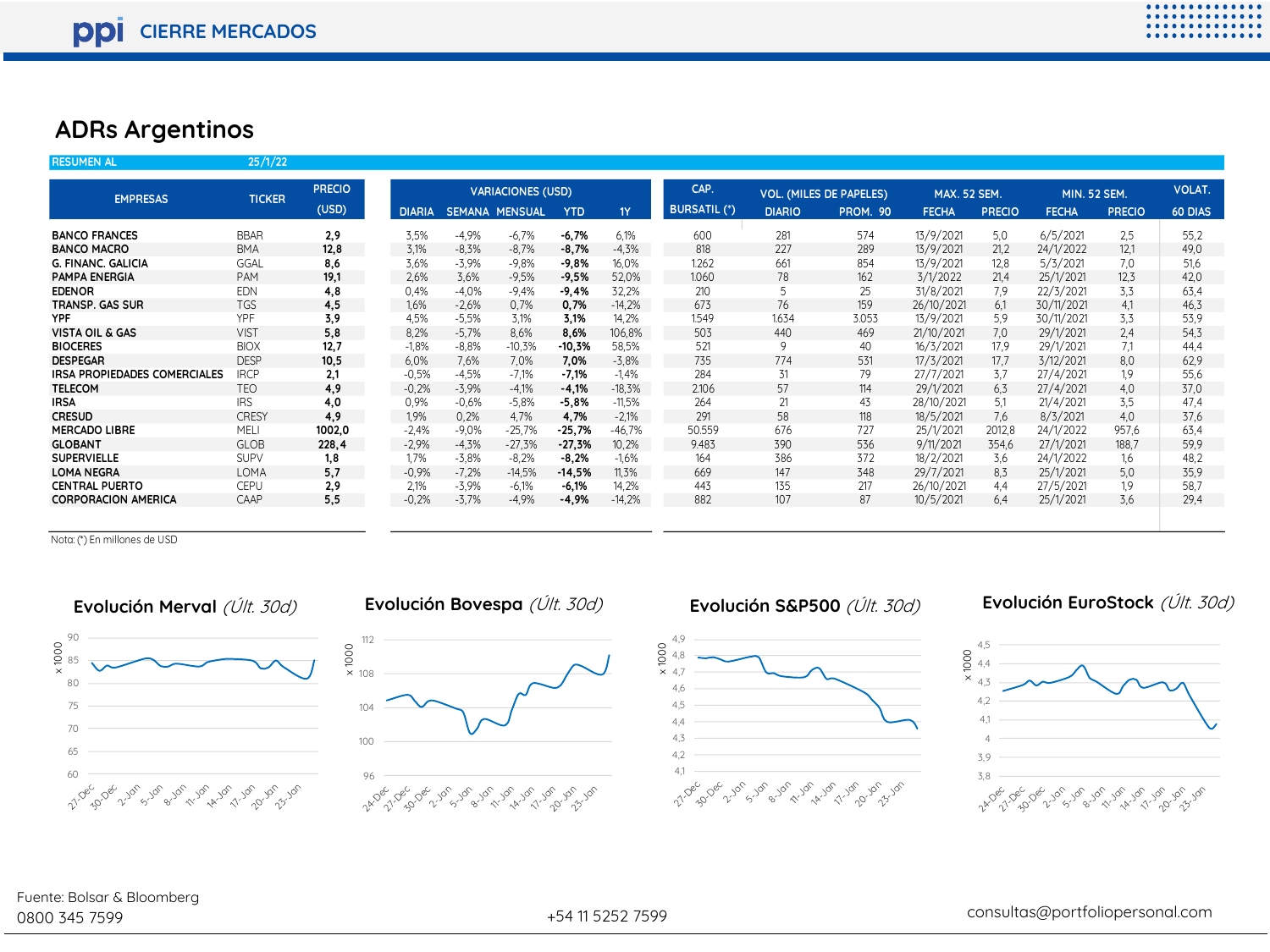# **Cedears** (variaciones diarias)

| Technology                                 |             |                  |                  |      | <b>Consumer Non-Cyclical</b> |                   |               |                | <b>Financials</b>      |             |                 |                        |                  |
|--------------------------------------------|-------------|------------------|------------------|------|------------------------------|-------------------|---------------|----------------|------------------------|-------------|-----------------|------------------------|------------------|
| AAPL +3,22%                                | TSM +3,63%  |                  | NVDA +2,62%      |      | JNJ +5,14%                   | UNH -1,17%        | PG +1,15%     | PFE +4         | V +3,84%               |             | JPM +3,37%      | <b>BRKB +4.91%</b>     |                  |
|                                            |             |                  |                  |      | KO +2,47%                    | ABT +3,29%        |               | <b>MD</b> UL A |                        |             |                 |                        |                  |
|                                            | ADBE +1,11% | INTC $+$         | QCOM SAP.        |      |                              |                   |               |                | MA+3,65%               |             | AXP +1 C +4,2   |                        | $G5 + $          |
|                                            |             |                  |                  |      | PEP +1,54%                   | MRK +2,37%        |               | GSK    M   GI  |                        |             |                 |                        |                  |
| MSFT +3,03%                                | AVGO +3,08% |                  |                  |      | ABBV +5,16%                  | <b>PYPL +2,4%</b> |               |                |                        |             | USB-1, SA LF IN |                        |                  |
|                                            |             | $AMD + 1.9$      | INFY             | ADI. |                              |                   | $CL -0.$      |                | WFC +2,9%              |             |                 |                        |                  |
|                                            | ORCL +1,68% |                  |                  |      | LLY-2,22%                    | AZN +3,37%        |               |                |                        | MMC.        |                 | AIG + B                |                  |
|                                            |             | IBM +9,3%        | <b>SNO</b>       | NT.  | <b>Consumer Cyclical</b>     |                   |               | ٣u             | HSBC +4,61%            |             | <b>IBN 0%</b>   | LYG +<br><b>BK +4,</b> |                  |
|                                            | CRM +1,77%  | <b>AMAT -0,2</b> |                  |      | TSLA +7,23%                  |                   | <b>WMT 0%</b> | HD +0,4        | Industrial             |             | Energy          |                        |                  |
|                                            |             |                  |                  |      |                              |                   |               |                | <b>UNP</b><br>HO.      | <b>BA</b>   | XOM +5,1        |                        | CVX +5           |
| Communications<br>AMZN +0,8%               | FB +1,83%   | $CSCO + $        | $VZ + 1.5$ T +2, |      |                              |                   |               |                |                        |             |                 |                        |                  |
|                                            |             |                  |                  |      |                              |                   |               |                | DE  LM<br>CAT          |             |                 |                        |                  |
|                                            |             |                  |                  |      |                              |                   |               |                |                        |             | RDS +5,         | PTR                    |                  |
|                                            |             | NFLX +0,86% JD + |                  |      | TM +1,49%                    | COST +2.53%       | SONY          | SBUX           | GE-2,09%               | FD          |                 | PSX                    |                  |
| GOOGL +2,17%                               | BABA +2,07% |                  |                  |      |                              |                   |               |                | $MMM + 2,0$            |             | BP +5,9         | PBR.                   |                  |
|                                            |             | <b>NOKA +4,4</b> | VO.              |      |                              | $MCD + 1,23%$     | $TGT - 0$     |                | <b>Basic Materials</b> |             |                 |                        | <b>Utilities</b> |
|                                            | DISN +3.75% |                  | MSI              |      | NKE +3,56%                   |                   |               |                | BHP-1,06%              | <b>VALE</b> |                 |                        | $EBR + 1, $      |
| <b>Source: Portfolio Personal Research</b> |             | SHOP +2,13%      | SPO              | TE.  |                              |                   | $HMC +$ .     | PCA.           | RIO +2,73%             | FCX         |                 |                        |                  |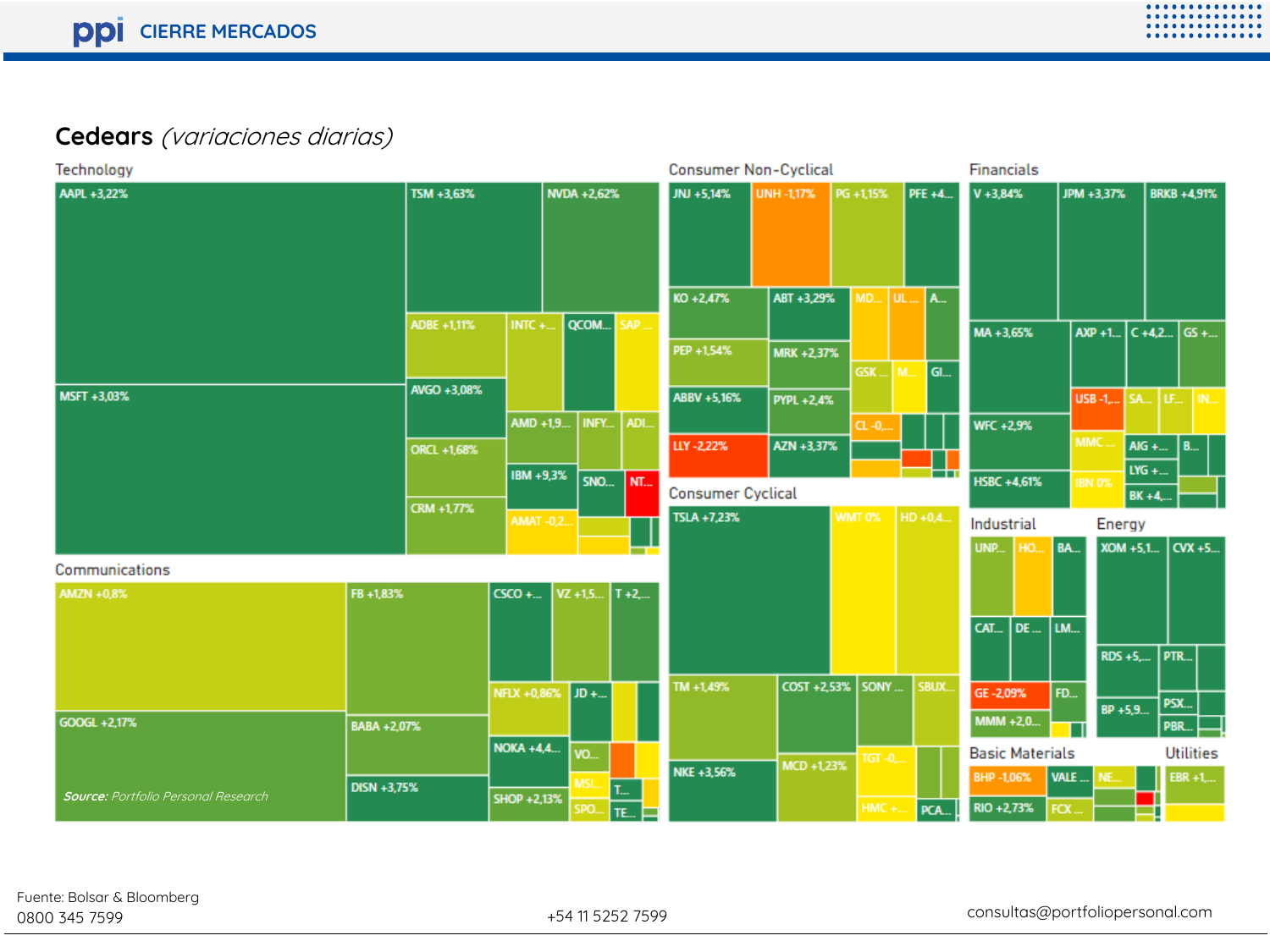### **Cedears**

|                                        |                              | <b>RESUMEN AL</b>      | 25/01/2022  |              |               |                                    |                               |      |            |            |            |                    |     |            |                    |               |            |                            |          |         |                            |
|----------------------------------------|------------------------------|------------------------|-------------|--------------|---------------|------------------------------------|-------------------------------|------|------------|------------|------------|--------------------|-----|------------|--------------------|---------------|------------|----------------------------|----------|---------|----------------------------|
|                                        | <b>TICKER</b><br><b>BYMA</b> | <b>SECTOR</b>          | <b>PAÍS</b> | <b>RATIO</b> | <b>PRECIO</b> | <b>PRECIO POR</b><br><b>ACCIÓN</b> | <b>TC</b><br><b>ÍMPLICITO</b> | 1D   | <b>SEM</b> | <b>MTD</b> | <b>YTD</b> | <b>SUBYACENTES</b> |     |            |                    |               |            |                            |          |         |                            |
| <b>DESCRIPCIÓN</b>                     |                              |                        |             |              |               |                                    |                               |      |            |            |            | <b>PRECIO</b>      | 1M  | <b>YTD</b> | ÚLTIMAS 52 SEMANAS |               | VOLAT. 90D | <b>Recomendaciones BBG</b> |          |         | Upside/<br><b>Downside</b> |
|                                        |                              |                        |             |              |               |                                    |                               |      |            |            |            |                    |     |            | <b>Mínimo</b>      | <b>Máximo</b> |            | Vender                     | Mantener | Comprar | $(*)$                      |
|                                        |                              |                        |             |              |               |                                    |                               |      |            |            |            |                    |     |            |                    |               |            |                            |          |         |                            |
| Apple Inc.                             | <b>AAPL</b>                  | Technologu             | US          | 10:1         | \$3.691       | \$36.905                           | 231                           | 3.2% | 1.0%       | $-0.6%$    | $-0,6%$    | <b>US\$160</b>     | 24% | $-10%$     | US\$116            | US\$183       | $-10%$     | 4%                         | 17%      | 79%     | 9%                         |
| Advanced Micro Devices. Inc.           | <b>AMD</b>                   | Technology             | <b>US</b>   | 1:2          | \$52.079      | \$26.039                           | 234                           | 1.9% | $-3.5%$    | $-15,1%$   | $-15,1%$   | <b>US\$111</b>     | 52% | $-24%$     | US\$73             | US\$164       | $-23%$     | 4%                         | 39%      | 57%     | 25%                        |
| Amazon.Com, Inc.                       | AMZN                         | Communications         | <b>US</b>   | 144:1        | \$4.475       | \$644.400                          | 230                           | 0,8% | $-0,5%$    | $-7,0%$    | $-7,0%$    | US\$2.805          | 28% | $-18%$     | US\$2.707          | US\$3.773     | $-16%$     | 0%                         | 0%       | 100%    | 47%                        |
| Alibaba Group Holding Limited          | <b>BABA</b>                  | Communications         | <b>CN</b>   | 9:1          | \$3.057       | \$27.509                           | 230                           | 2.1% | $-0.5%$    | 11.5%      | 11,5%      | <b>US\$119</b>     | 56% | 0%         | US\$109            | US\$274       | 0%         | 2%                         | 10%      | 89%     | 68%                        |
| Banco Bradesco S.A                     | <b>BBD</b>                   | Financial              | <b>BR</b>   | 1:1          | \$916         | \$916                              | 225                           | 6.5% | 7.5%       | 30,4%      | 30,4%      | <b>US\$4</b>       | 42% | 20%        | <b>US\$3</b>       | <b>US\$6</b>  | 18%        | 0%                         | 30%      | 70%     | 30%                        |
| BERKSHIRE HATHAWAY INC                 | <b>BRKB</b>                  | Financial              | <b>US</b>   | 22:1         | \$3.216       | \$70.752                           | 230                           | 4.9% | 3.3%       | 15.4%      | 15,4%      | US\$307            | 16% | 4%         | US\$226            | US\$324       | 3%         | 0%                         | 33%      | 67%     | 8%                         |
| The Walt Disney Co.                    | <b>DISN</b>                  | Communications         | <b>US</b>   | 4:1          | \$7.907       | \$31.628                           | 232                           | 3.8% | 2.5%       | $-0.7%$    | $-0,7%$    | US\$136            | 29% | $-11%$     | US\$129            | US\$203       | $-12%$     | 0%                         | 0%       | 0%      | 42%                        |
| Facebook. Inc.                         | <b>FB</b>                    | Communications         | US.         | 8:1          | \$8.732       | \$69.852                           | 233                           | 1.8% | 1.7%       | 1.1%       | 1.1%       | US\$300            | 33% | $-11%$     | US\$254            | US\$384       | $-11%$     | 3%                         | 13%      | 84%     | 33%                        |
| Globant S.A.                           | <b>GLNT</b>                  | Technology             | <b>US</b>   | 6:1          | \$8.812       | \$52.869                           | 231                           | 2.8% | 37%        | $-12,8%$   | $-12,8%$   | <b>US\$228</b>     | 54% | $-23%$     | US\$189            | US\$355       | $-27%$     | 0%                         | 8%       | 92%     | 57%                        |
| Barrick Gold Corp                      | GOLD                         | <b>Basic Materials</b> | CA          | 1:1          | \$4.448       | \$4.448                            | 256                           | 2,2% | 3.0%       | 17,6%      | 17,6%      | <b>US\$17</b>      | 29% | 5%         | US\$17             | US\$25        | 3%         | 0%                         | 30%      | 70%     | 49%                        |
| Alphabet Inc.                          | GOOGL                        | Communications         | <b>US</b>   | 58:1         | \$10.179      | \$590.382                          | 232                           | 2,2% | $-0.3%$    | $-0.6%$    | $-0,6%$    | US\$2.540          | 25% | $-14%$     | US\$1.797          | US\$3.019     | $-12%$     | 0%                         | 2%       | 98%     | 32%                        |
| Harmony Gold Mining Company Ltd.       | <b>HMY</b>                   | <b>Basic Materials</b> | ΖA          | 1:1          | \$937         | \$937                              | 225                           | 4,3% | 27%        | 18,2%      | 18,2%      | <b>US\$4</b>       | 53% | 5%         | US\$3              | <b>US\$6</b>  | 1%         | 50%                        | 50%      | 0%      | $-15%$                     |
| J.P. Morgan & Chase Co.                | <b>JPM</b>                   | Financial              | <b>US</b>   | 5:1          | \$6.697       | \$33.485                           | 228                           | 3.4% | 2.9%       | 1.4%       | 1,4%       | US\$147            | 26% | $-7%$      | US\$127            | US\$173       | $-7%$      | 6%                         | 42%      | 52%     | 22%                        |
| Coca-Cola Co.                          | KO                           | Consumer, Non-cuclica  | US          | 5:1          | \$2.737       | \$13.685                           | 229                           | 2,5% | 0.6%       | 14,2%      | 14,2%      | <b>US\$60</b>      | 16% | 3%         | US\$48             | <b>US\$61</b> | 1%         | 0%                         | 29%      | 71%     | 5%                         |
| Mercadolibre Inc.                      | MELI                         | Communications         | AR          | 60:1         | \$3.946       | \$236.730                          | 236                           | 3.7% | $-0.3%$    | $-11.8%$   | $-11,8%$   | US\$1,001          | 56% | $-21%$     | US\$958            | US\$2.013     | $-26%$     | 0%                         | 18%      | 82%     | 99%                        |
| Microsoft Corp                         | <b>MSFT</b>                  | Technology             | US.         | 10:1         | \$6.757       | \$67.565                           | 234                           | 3.0% | 0.6%       | $-0.3%$    | $-0,3%$    | US\$289            | 25% | $-14%$     | US\$224            | US\$350       | $-14%$     | 0%                         | 8%       | 92%     | 29%                        |
| Nvidia Corporation                     | <b>NVDA</b>                  | Technology             | US.         | 24:1         | \$2.175       | \$52.188                           | 233                           | 2,6% | $-1.9%$    | $-14,8%$   | $-14,8%$   | US\$224            | 55% | $-25%$     | US\$116            | US\$346       | $-24%$     | 2%                         | 15%      | 83%     | 55%                        |
| Petrobras (ADR)                        | PBR                          | Energy                 | <b>BR</b>   | 1:1          | \$2.997       | \$2.997                            | 227                           | 6.2% | 5.4%       | 31.7%      | 31,7%      | <b>US\$13</b>      | 40% | 22%        | US\$7              | <b>US\$13</b> | 20%        | 0%                         | 29%      | 71%     | 6%                         |
| Tesla, Inc.                            | <b>TSLA</b>                  | Consumer, Cuclical     | <b>US</b>   | 15:1         | \$14.384      | \$215.760                          | 235                           | 7.2% | 0.8%       | $-9.8%$    | $-9,8%$    | <b>US\$919</b>     | 62% | $-14%$     | US\$539            | US\$1,243     | $-13%$     | 30%                        | 24%      | 46%     | $-4%$                      |
| Taiwan Semiconductor Manufacturing TSM |                              | Technology             | TW          | 1:3          | \$87.500      | \$28.875                           | 235                           | 3,6% | 2.9%       | 11,5%      | 11,5%      | US\$123            | 34% | 1%         | US\$108            | US\$145       | 2%         | 0%                         | 15%      | 85%     | 17%                        |
| Visa Inc                               | $\mathsf{V}$                 | Financial              | US.         | 6:1          | \$7.784       | \$46.704                           | 231                           | 3.8% | 0.6%       | 3.4%       | 3,4%       | US\$202            | 30% | $-7%$      | US\$190            | US\$253       | $-7%$      | 0%                         | 12%      | 88%     | 35%                        |
| Vale S.A.                              | VALE                         | <b>Basic Materials</b> | BR          | 2:1          | \$1.770       | \$3.539                            | 228                           | 3.1% | 1.7%       | 25,1%      | 25,1%      | <b>US\$16</b>      | 45% | 11%        | US\$11             | US\$23        | 10%        | 4%                         | 38%      | 58%     | 8%                         |
| Vista Oil & Gas SAB de CV              | <b>VIST</b>                  | Energy                 | <b>MX</b>   | 1:5          | \$6.579       | \$1.316                            | 227                           | 9.7% |            | 21.2%      | 21,2%      | <b>US\$6</b>       | 56% | 14%        | <b>US\$2</b>       | US\$7         | 9%         | 0%                         | 0%       | 100%    | 89%                        |
| Walmart Inc.                           | <b>WMT</b>                   | Consumer, Cyclical     | US          | 6:1          | \$5.222       | \$31.329                           | 229                           | 0.0% | $-0.6%$    | 7.0%       | 7,0%       | US\$137            | 18% | $-2%$      | US\$126            | US\$153       | $-5%$      | 2%                         | 24%      | 73%     | 23%                        |
| United States Steel Corp               | X                            | <b>Basic Materials</b> | US.         | 3:1          | \$1.467       | \$4.401                            | 231                           | 2,5% | 0.0%       | $-10,0%$   | $-10,0%$   | <b>US\$19</b>      | 53% | $-18%$     | US\$16             | <b>US\$31</b> | $-20%$     | 31%                        | 31%      | 38%     | 63%                        |

(\*) Target Price a 12 meses promedio de Bloomberg calculado al 05-11-2021